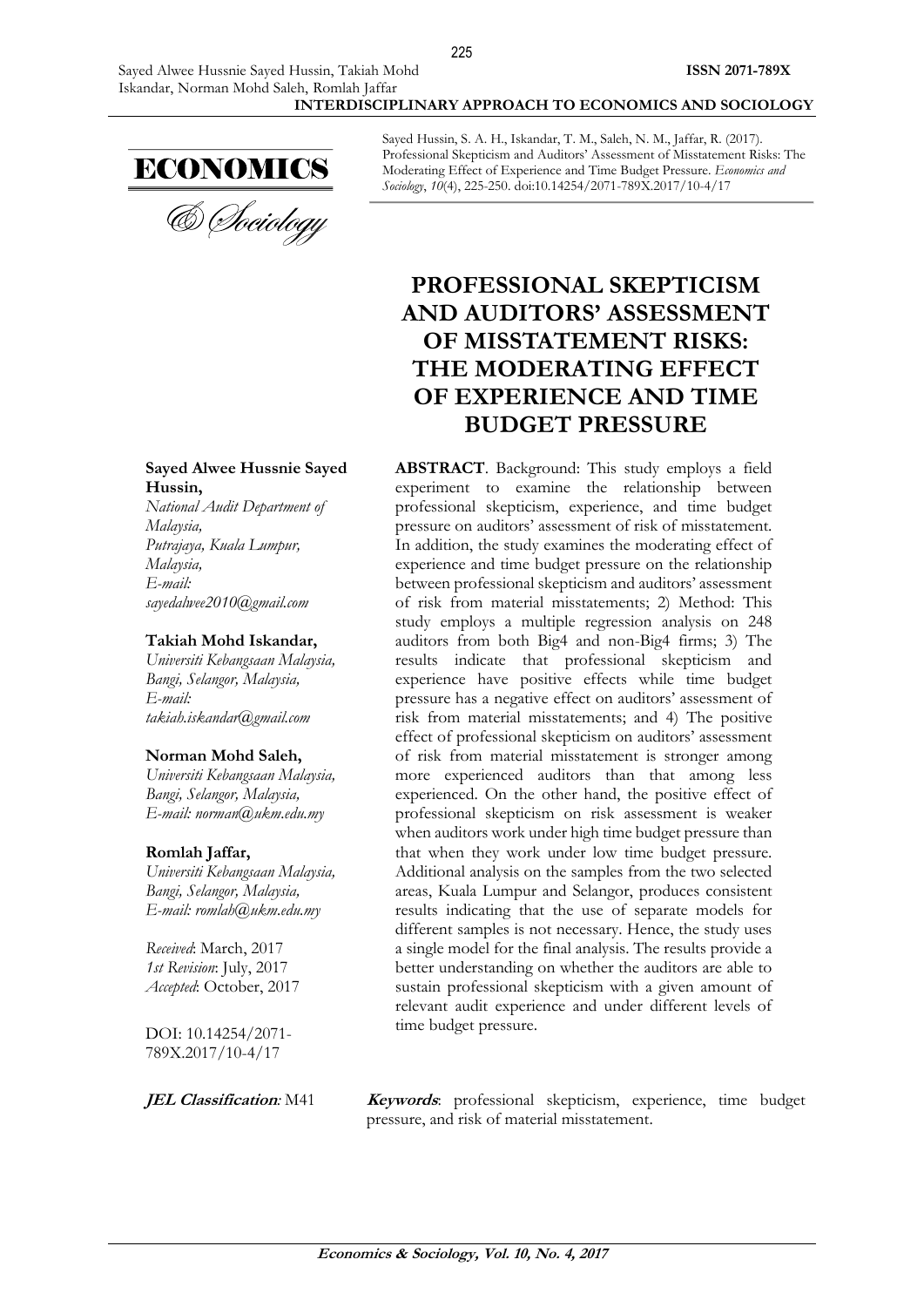226

# **Introduction**

Sayed Alwee Hussnie Sayed Hussin, Takiah Mohd

Auditors' failure to detect risk from material misstatements within financial statements has a negative impact on the audit profession in general. Auditors' inability to assess fraud risks has become a serious concern particularly when most incidences of fraud are uncovered after financial statements are audited (KPMG, 2013). This has led to a decrease in public confidence and trust among audit regulators in relation to auditors' role in assessing risks from material misstatement. In response to the increasing complexity of this matter, the profession urges auditors to comply with the standards on professional skepticism while assessing the risks related to fraud. The profession expects that the exercise of professional skepticism among auditors minimizes material misstatements within financial statements.

Professional skepticism refers to the attitude of consistent cynicism and the habit of suspending judgments until an individual obtains sufficient information or evidence (Hurtt, 2010). Skepticism occurs when there is doubt concerning the reliability of the information received. When an individual has doubt concerning the reliability of the information provided by a client, he or she would seek for more indications. In this respect, an auditor who exhibits high level of professional skepticism would search for more information and make additional checks to formulate a sufficient basis for further audit judgments. After making additional checks auditors should be able to achieve their objective, that is, to confirm whether the incidence of fraud has actually taken place or not. Regardless the existence and non-existence of fraud, the main objective of an audit is to ensure that financial statements are free from material misstatements due to fraud. In the presence of fraud, auditors must ensure financial statements reflect the appropriate adjustment on the effect of fraud.

A skeptical auditor is generally suspicious in nature and is driven behaviorally to report fraud (Nelson, 2009). Evidence shows that adoption of professional skepticism significantly enhances auditors' performance in relation to assessing risks of fraudulent material misstatements (Hurtt *et al.*, 2013; Hussin and Iskandar, 2013; Saksena, 2010; Rose, 2007). Such behavior conforms to the auditing standards requirement, which prescribes auditors pay serious attention to the possibility of fraud occurrence (ISA 240 2008). Although auditors are not responsible for discovering frauds, they must obtain reasonable assurance that financial statements taken as a whole are free from material misstatements caused by fraud (ISA 200 2004). Thus, auditors are required to maintain professional skepticism, make additional checks and take longer time to gather audit evidence when performing an audit.

However, skepticism among auditors varies due to differences in personal characteristics and working environments. Based on the social cognitive theory, personal features and work environment may influence the behavior of an individual, which in turn affects his/her performance (Bandura, 1986). In auditing, personal characteristics of auditors and work environment may moderate the effect from professional skepticism on risk assessment (Quadackers *et al.*, 2014). In this study, experience represents the personal characteristic and time budget pressure represents the work environment.

Individuals may acquire experience through direct observation or participation in a particular event or activity (Alleyne *et al.*, 2006). Experiences in work-related challenges expose auditors to gaining more confidence and competences in relation to making riskconnected decisions (Payne and Ramsay, 2005). The more diversified is the experience the auditors gain, the higher is their level of confidence and competency. Evidence shows that experience enhances auditors' ability to assess risks related to fraud (Knap and Knapp, 2001). However, there is lack of empirical evidence to prove the effect of experience on performance of risk assessment by auditors with different levels of professional skepticism.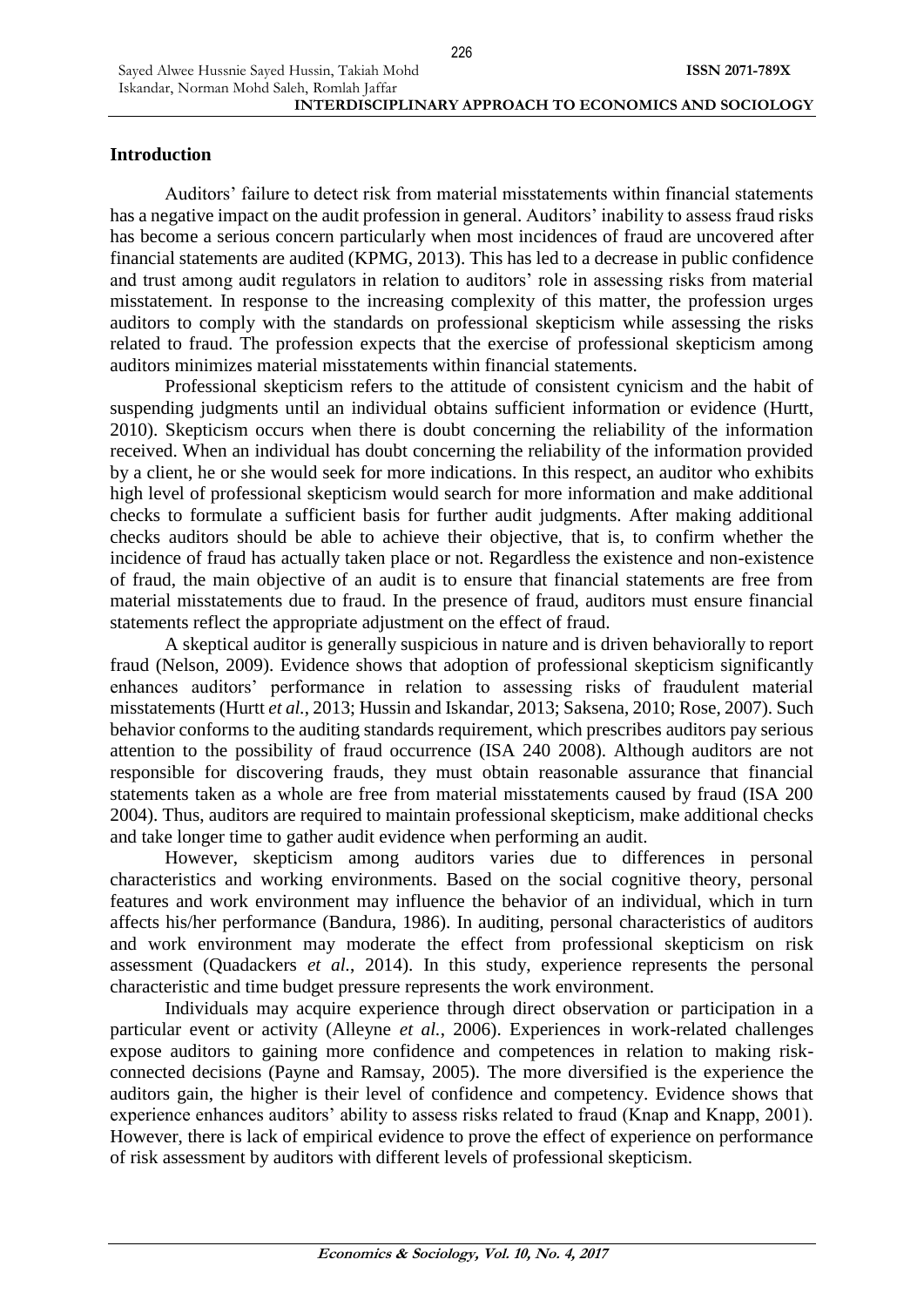Time budget pressure, on the other hand, occurs when the amount of time budgeted to complete an audit is less than the actual time required to finish this work. Therefore, auditors may have to use their personal time to respond to the pressures of meeting the deadline (Kelley and Margheim, 1986). Consequently, in the interest of time-saving, auditors may not be able to adopt fully their attitude of professional skepticism. DeZoort and Lord (1997) suggested that auditors' behavior while meeting their time budgets at assessing risks may negatively affect audit effectiveness. However, evidence on the effect of time pressure at the levels of auditors' professional skepticism with respect to assessment of risk from material misstatements is rather limited.

Upon reviewing the professional skepticism related literature, Hurtt *et al.* (2013) postulate the need for further investigation on the potential influence of experience and work pressure on auditors' professional skepticism. In line with their suggestion, this study examines the impact of individual auditors' experience and time budget pressure on the development of auditors' professional skepticism and their assessment of material misstatement risks. The literature consistently demonstrates the influence of experience and time budget pressure on individual judgments and behaviors of accountant and auditors (Rose, 2007; Gundry and Liyanarachchi, 2007). The relationship between professional skepticism and fraud risk assessment is expected to differ by the varying levels on auditors' experience and the pressure coming from the environment around their workplace. The influence of experience and time budget pressure may react differently to auditors' different levels of professional skepticism and sensitivity towards fraud risk despite adhering to the respective auditing standards. This study integrates professional skepticism, experience, and time budget pressures in one model so that to provide explanation on how these variables, directly or indirectly, affect auditors' assessment of risks from material misstatements.

The objective of this study is to examine the effects of professional skepticism, experience and time budget pressure on auditors' assessment of risk from material misstatements due to fraud. The study also investigates the potential moderating effects of experience and time budget pressure on the relationship between professional skepticism and auditors' assessment of fraud risk. It is imperative to investigate the influence of these variables on auditors' assessment of fraud risk given the fact that regulators frequently associate auditors' failure to detect fraudulent financial reporting with their lacking professional skepticism (PCAOB, 2012).

Time budget pressure commonly has negative effects on audit performance (Coram *et al.*, 2003; McDaniel, 1990; Kelley and Margheim, 1990). This study examines time budget pressure in terms of its moderation on the relationship between professional skepticism and auditors' assessment of fraud risks. The environment of serious time budget pressure in Malaysian auditing practice provides an appropriate scenario for this study (Halil *et al.*, 2010). The existence of serious time budget pressure environment in the auditing profession in Malaysia arises due to low amount of audit fees. Insufficient pay restraints auditors from taking enough time to search for new information (Iskandar *et al.*, 2016). Low audit fee thus signifies significant cost limitations to auditors acting skeptically. In this regard, market competitiveness has put pressure on auditors in trying to maintain clients. New clients may demand more work with the same amount of fee, which has already reached the allowable ceiling. The current guidelines and regulations concerning audit fees have imposed constrains on auditors in terms of exercising sufficient level of professional skepticism while performing an audit. From the Malaysian perspective, it is unanimously agreed that very low audit fees may impair professional skepticism of auditors (Iskandar *et al.*, 2016).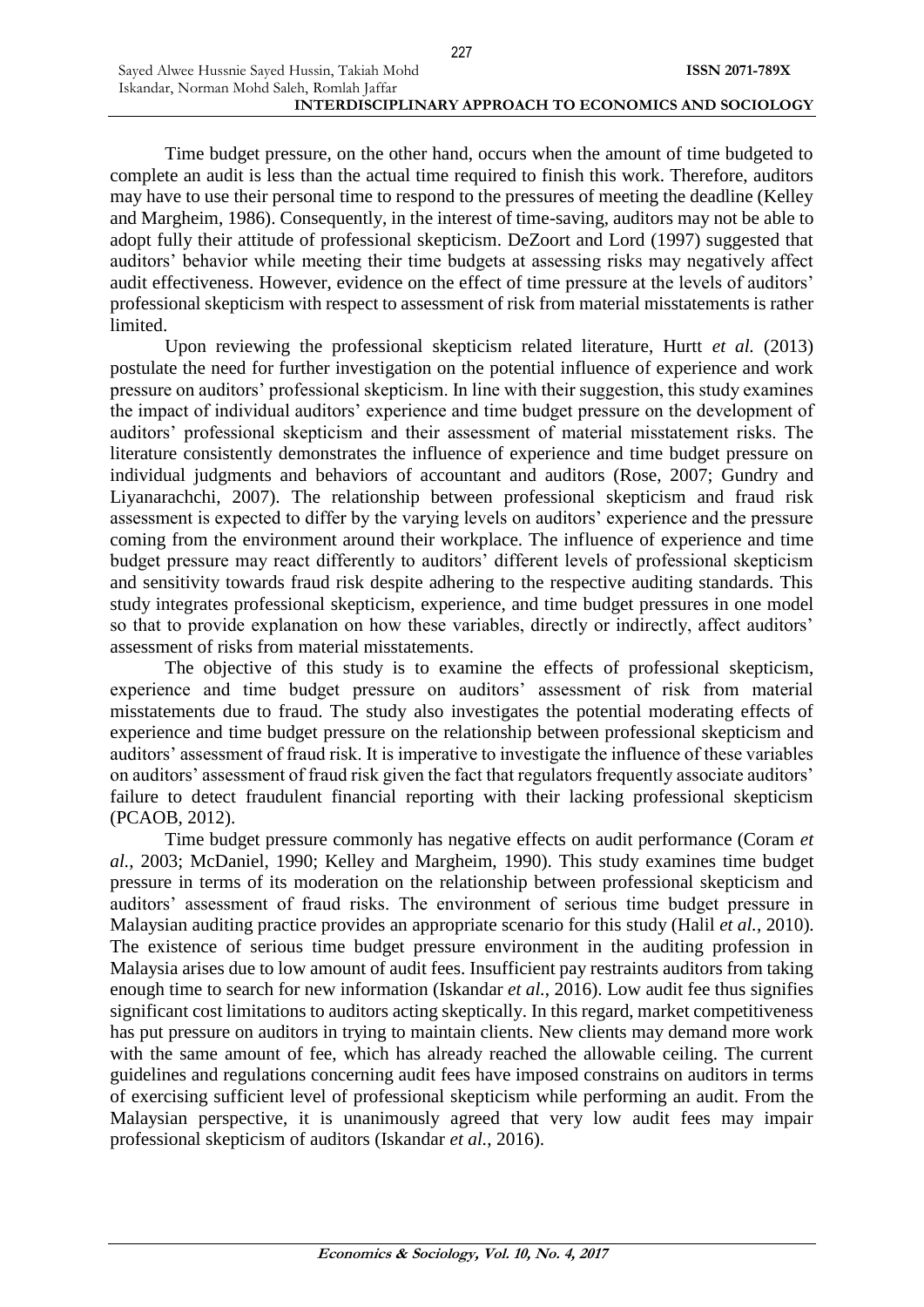# **1. Literature review and hypothesis development**

This section discusses relevant past studies that help form hypotheses. Specifically, there are four hypotheses to be tested in this study.

# *1.1. Assessment of Risk of Material Misstatement*

Auditors have to assess risks of material misstatement before giving a reasonable assurance that the audited financial statements are free from material misstatements. Assessment of risk of material misstatement involves auditors having to think, analyze and act professionally particularly during the process of providing assurance that the financial statement is free from fraudulent material misstatement. Auditors' failure to obtain adequate evidence to support their opinion may result in financial statements not giving a true and fair view of the firm performance and financial position.

However, auditors only reports about 10% of fraud incidences in companies (KPMG, 2013). Either employees or internal auditors companies uncover most incidences of fraud. Auditors' failure to detect fraud reflects auditors' incompetency, which may impair the public confidence. Pothiniker *et al.* (2004) suggest that the auditors' ability in fraud detection may be improved by aligning their individual attitude, which is expected to contribute to the development of their action and behavior. The alignment may be developed between attitude toward behavior and the subjective norm, which significantly influences the behavioral intention of fraudulent financial reporting. The focus on the right attitude may improve auditors' effectiveness in dealing with risks of fraud that is significant in influencing the behavior in certain action such as the assessment of risks of material fraudulent misstatement (Armitage and Conner, 2001). Professional skepticism is identified as an important attitude for auditors that improves their ability to assess audit risks (ISA 240 2008; AOB, 2012). The study uses the social psychology theory of reasoned action to identify factors that could explain this behavior (Bandura, 1986).

In pursuant to the above, this study examines effects of professional skepticism attitude on auditors' assessment of risk of fraudulent misstatement. This study further examines how auditors' assessment of risk of material misstatement is influenced by individual experience and environmental factors. There is a lack of study on this issue. Based on the social cognitive theory, the attitude that an individual formed through the cognitive process is subjected to the influence of environmental surrounding (Bandura, 1986).

# *1.2. Relationship between Professional Skepticism and Assessment of Risk of Material Misstatement*

Professional skepticism refers to consistent skeptic attitudes and suspicious of individuals over their judgments until sufficient information or evidence is obtained (Hurtt, 2010). Skepticism occurs when there is doubt on the information received. Only few studies relate professional skepticism to assessment of risk of fraudulent material misstatement from the perspective of audit consideration (Rose, 2007; Saksena, 2010). Rose (2007) examined the moderating effects of professional skepticism on the relationship between auditors' assessment of fraud risk indicators and level of trust and experience respectively. Saksena (2010), on the other hand, provides evidence on the relationship between professional skepticism and the auditors' skills in preventing and detecting fraudulent misstatements. Both Rose (2007) and Saksena (2010) studies examine how elements of individual consideration such as level of sensitivity, processing of information of certain issues, and auditors' intention to behave affect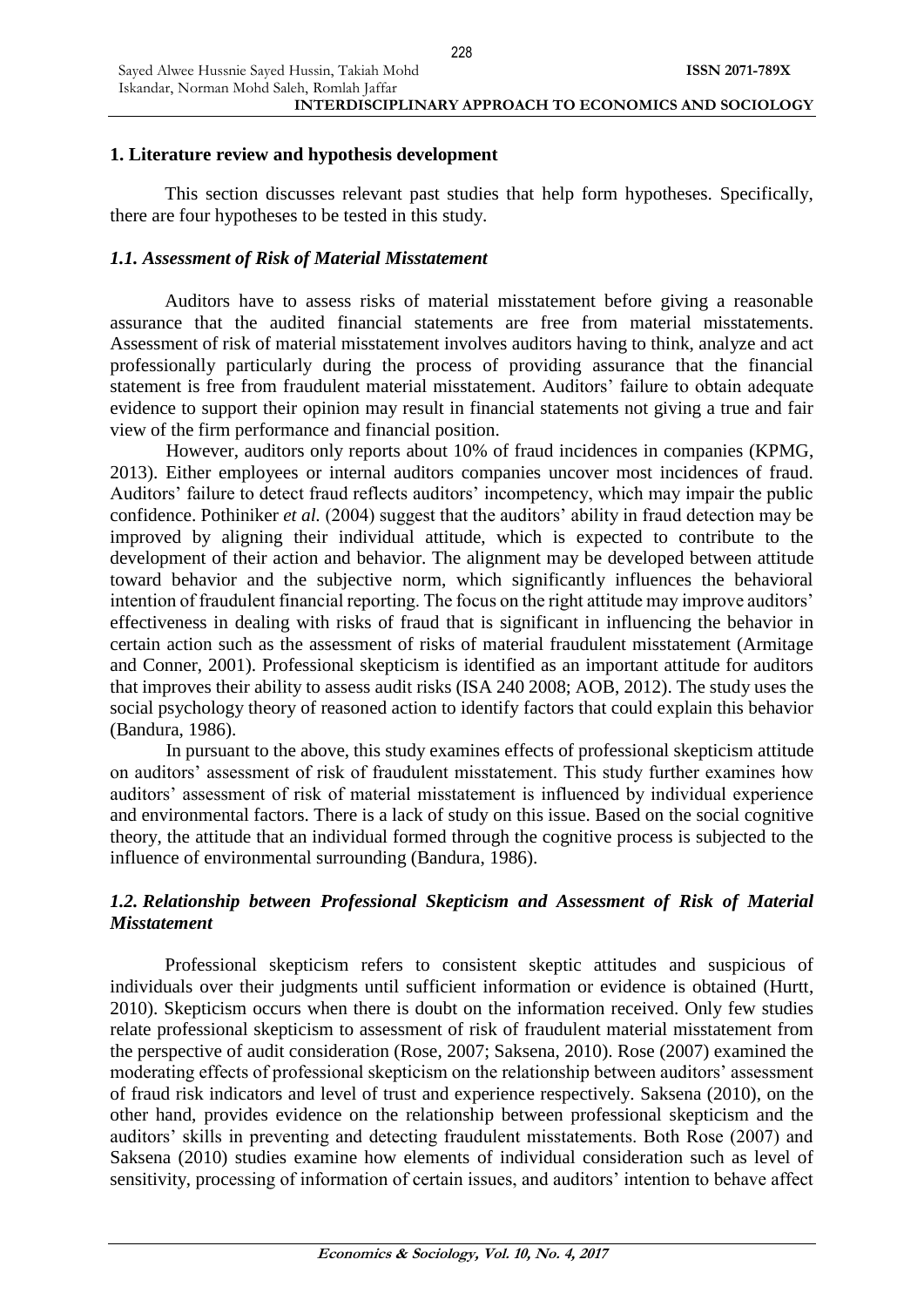fraud detections. Results indicate auditors' attitude, such as skepticism, has a positive effect on their behavior in making audit decisions (Buchan, 2005). Besides positive effects, the attitude of an individual is the main contributor to the formation the individual behavior. The behavior has led to the company managerial intention to produce fraudulent financial statements (Carpenter and Reimers, 2005). Based on this discussion, this study formulates a hypothesis to examine the relationship between auditors' professional skepticism and assessment of risk of material misstatement.

229

Auditors who exhibit high level of professional skepticism are inspired to obtain sufficient appropriate audit evidence to ensure that financial statements do not contain material misstatements. Auditing literature provides evidence that professional skepticism has a significant and positive relationship with auditors' judgments and decisions (Quadackers *et al.*, 2014). The finding shows that auditors with higher scores on the professional skepticism scale require greater evidence search in the presence of fraud symptoms. Hurtt (2010) theorizes that a skeptical auditor would generally be asking questions to seek for further clarification and demand reasons or justifications. Auditors' intention to report frauds may drive the behavior of skeptical auditors. Hence, it can theoretically be argued that auditors with high skeptical attitude are more engaged in assessing risk of material misstatement than auditors with low skeptical attitude. Based on the discussions the following hypothesis is developed.

H1: Professional skepticism relates positively to auditors' assessment of risk of material misstatement.

# *1.3. Relationship between Experience and Assessment of Risk of Material Misstatement*

Evidence shows that auditors' ability to assess risk of material misstatement is influenced by experience (Eagly and Chaiken, 2005; Payne and Ramsay, 2005). Auditors' experience in fraud reporting improves their understanding on various aspects and challenges related to assessment of risk of fraudulent material misstatement (Knapp and Knapp, 2001). Auditors with fraud related experience are exposed to different fraud related situations. Past experience in the assessment of risk of material misstatement provides input to auditors when given assignments to detect fraud. When assessing risk of material misstatement, more experienced auditors perform better than less experienced auditors. More experienced auditors execute more thorough assessment and more accurate judgments and decisions on matters related to fraud compared to less experienced auditors. Experienced auditors are inclined to initiate and lead fraud investigations whenever there are opposing opinions among audit team members. Generally, prior studies find that auditors' experience affects positively the assessment of risk of fraudulent material misstatement (Knapp and Knapp, 2001).

However, results on the effect of auditors' experience on work performance are mixed. Payne and Ramsay (2005) for instance provide a contradictory finding whereby experienced auditors fail to make better assessment on risk of material misstatement due to fraud compared to less experienced auditors. Variances in opinions may occur because of differences in the methods of audit investigation used in trailing fraud evidence. These mixed findings warrant further investigation in order to identify the discrepancy.

The perspective of social cognitive theory on human development may explain the influence of experience on auditors' risk assessment (Bandura, 1986). Based on the theory, the experiential conditions may develop auditors' capabilities (Bandure, 1986). It is expected, therefore, that experience positively influence auditors' assessment of risk of material misstatement. This assertion is consistent with Knapp and Knapp (2001) on the positive effect of experience on auditors' assessment of risks. The above discussions suggest the development of the following hypothesis.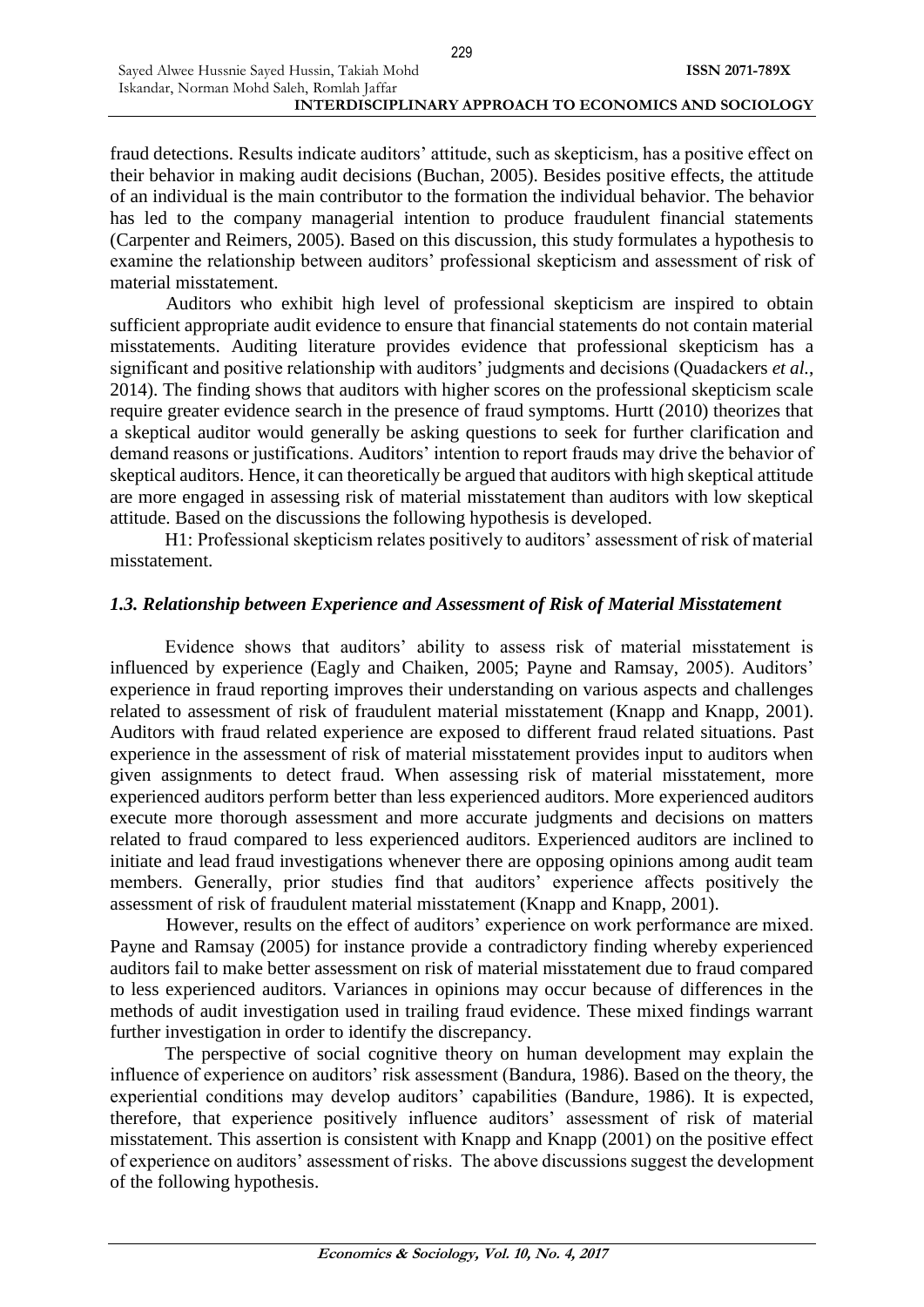H2: The auditors' experience relates positively to the auditors' assessment of risk of material misstatement.

# *1.4. Moderation of Experience on the Relationship between Professional Skepticism and Assessment of Risk of Material Misstatement*

Auditors' experience in handling fraud related issues might influence their ability to apply professional skepticism. Past studies in the area of business management provide support on the notion that experience moderates the relationship between one's attitude and behavior (Nair and Kamalanabhan, 2010). The positive relationship between attitude and performance is stronger for more experienced individuals than for less experienced individuals. Effects of experience on performance in the area of management discussed above may also exist in the area of auditing. In auditing, auditors' experience may moderate the relationship between professional skepticism attitude of the auditors and their behavior in assessing risk of material misstatement (Bennett *et al.*, 2005). The moderating effect of experience may occur in the process of assessing risk of material misstatements by auditors. The positive relationship between professional skepticism and the efforts to report fraud is stronger among experienced auditors than that among the less experienced auditors.

The empirical evidence in other related areas and the underlying principles of the planned behavior theory support the argument on the effect of experience on auditors' assessment of risk of material misstatement. The theory of planned behavior explains the role of experience in the formation of one's behavior (Ajzen, 1991). The theory of planned behavior explains how attitudes toward the behavior, subjective norms, and perceived behavioral control may predict with high accuracy the intentions to perform different kinds of jobs (Ajzen, 1991). According to Ajzen (1991) these intentions, together with perceptions of behavioral control, account for considerable variance in actual behavior. Thus, the theory is relevant in explaining the moderating effect of experience on the relationship between one's attitude and performance behavior of individuals. Nair and Kamalanabhan (2010) supports the argument based on the finding on the moderating effect of experience on the relationship between individual attitude and behavior and performance in the area of business management and audit. Studies in the area of business management had shown that experience has a moderating effect on the relationship between attitude and behavior (Bennett *et al.*, 2005).

Based on the discussion above, a similar moderating effect of experience may also occur on auditors' professional skepticism and their behavior in assessing risk of material misstatement by auditors. The positive relationship between professional skepticism and efforts to report frauds may be stronger among the more experienced auditors than that among the less experienced auditors. The following hypothesis of study is developed.

H2(a): The positive relationship between professional skepticism and the auditors' assessment of risk of material misstatement is stronger (weaker) for more (less) experienced auditors.

# *1.5. Relationship of Budget Time Pressure and Assessment of Risk of Material Misstatement*

Past study showed that time budget pressure compromises one's work output (e.g. Kelley and Margheim, 1990). In an audit environment, audit team members often experience time budget pressure, as they need to conclude their audit within the stipulated timeframe. This situation may impair the results of audit works. The issue of insufficient allocation of time is a common problem. In addressing a time constraint, audit firms need to consider the issue of efficiency in the utilization of resources in order to avoid incurring additional cost to audit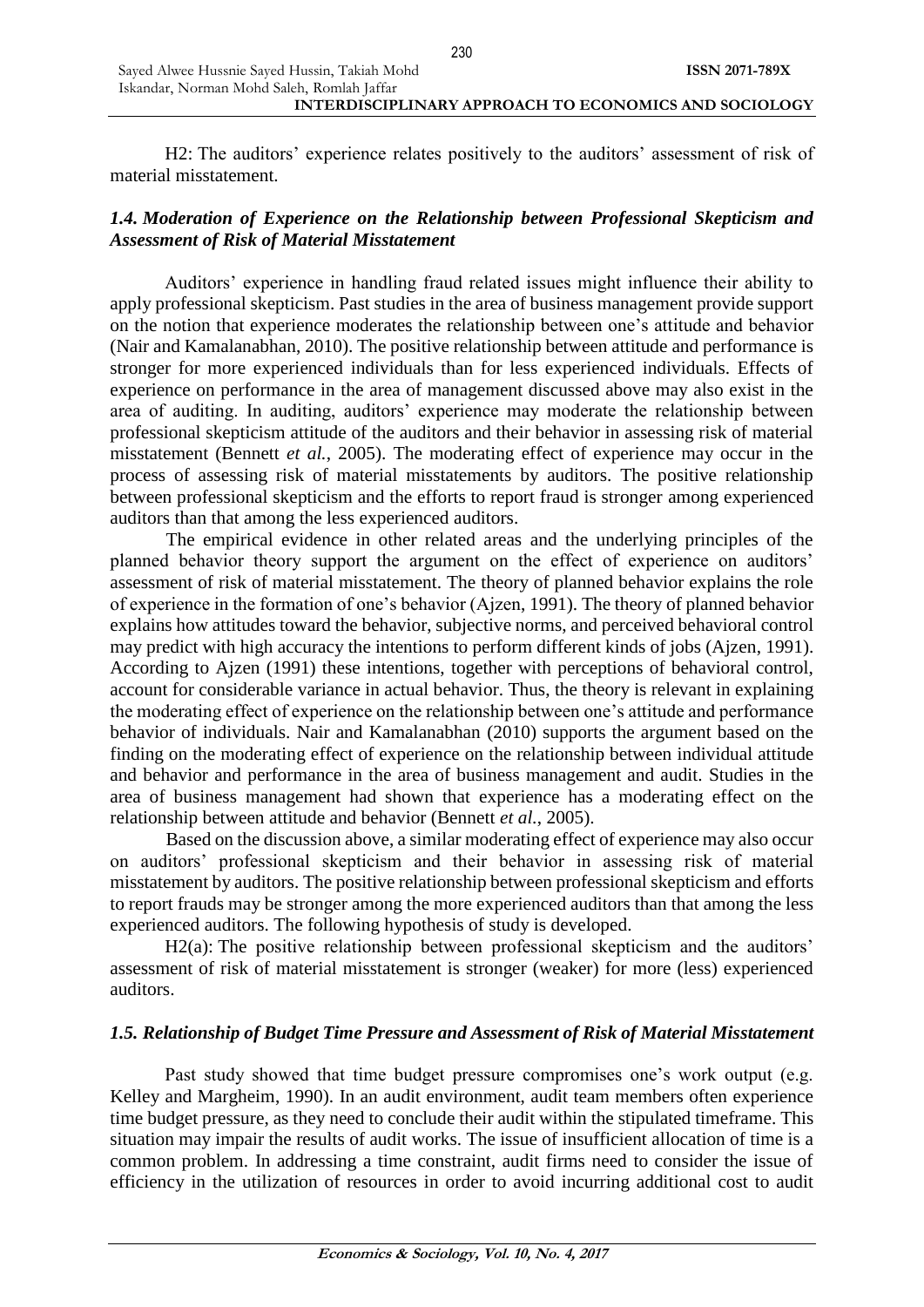works (DeZoort and Lord, 1997). The effect of time budget pressure on the effectiveness of audit is becoming serious when auditors respond to the constraint by neglecting several audit procedures, stealing other clients' audit time, or falsifying the confirmation on the completion of audit procedures in order to meet the stipulated audit deadline (McDaniel, 1990; Kelley and Margheim, 1990). Auditors' experience of work stress and response toward such time budget pressure may have negative impact on the quality of audit report.

The negative effects of time budget pressure are supported by several past studies which discover that time budget pressure is the main factor that compromises the quality of audit report relating to fraud investigation (Coram *et al.*, 2003). Coram *et al.* (2003) find that 80 percent of the auditors participating in the study agree that the decline in the quality of audit report relates to auditors' inability to perform sufficient audit procedures to detect fraudulent material misstatements due to time budget pressure. Based on the above discussion, the following hypothesis is developed which expects that allocation of unreasonable timeframe may increase work pressure, which negatively affects auditors' assessment of risk of material misstatement.

H3: Time budget pressure negatively relates to the auditors' assessment of risk of material misstatement.

# *1.6. The Moderation of Time Budget Pressure on the Relationship between Professional Skepticism and Assessment of Risk of Material Misstatement*

The social cognitive theory suggests that the work environment plays an important role in influencing one's attitude and behavior (Bandura, 1986). Prior studies show that the work environment moderates the relationship between one's personality and behavior (Lee and Truong, 2014). Auditors experience pressure because of having to complete their audit tasks within the stipulated timeframe. This study argues that the work environment in terms of time budget pressure has a moderating effect on the relationship between professional skepticism and auditors' behavior in assessing risk of material misstatement.

The pressure arising from insufficient allocation of audit period has resulted in the auditors' inability to collect sufficient audit evidence. The assessment on the evidence is done hurriedly due to the constraint of stipulated audit timeframe. Such pressure negatively affects skeptical auditors. When working under time pressure auditors may not likely handle the investigation work on probable fraud with reasonable care. Auditors who do not experience time budget pressure because they get flexible timeframe to complete the work may not experience time budget pressure. These auditors will have ample time to execute investigation procedure properly and assess risk of material misstatement of fraud more appropriately. Thus, in the absence of time constraint, the conduct of audit may become more effective and the gathering of fraud evidence become more complete.

The presence of time budget pressure is more likely to affect skeptical auditors than the less skeptical auditors. Skeptical auditors are more thorough in attempting to expose the likelihood of misconducts that lead to fraud. Thus, time budget pressure is expected to negatively affect the relationship between professional skepticism and auditors' assessment of risk of material misstatement. In the absence of deadline pressure environment, auditors that are more skeptical are more likely to detect and report frauds than that of less skeptical auditors. On the other hands, when working in an environment of a tight deadline, the likelihood of more skeptical auditors to detect and report fraud is not significantly higher than that of less skeptical auditors. The hypothesis of this study is developed as follows.

H3(a): The positive relationship between professional skepticism and the auditors' assessment of risk of material misstatement is stronger (weaker) in low (high) time budget pressure.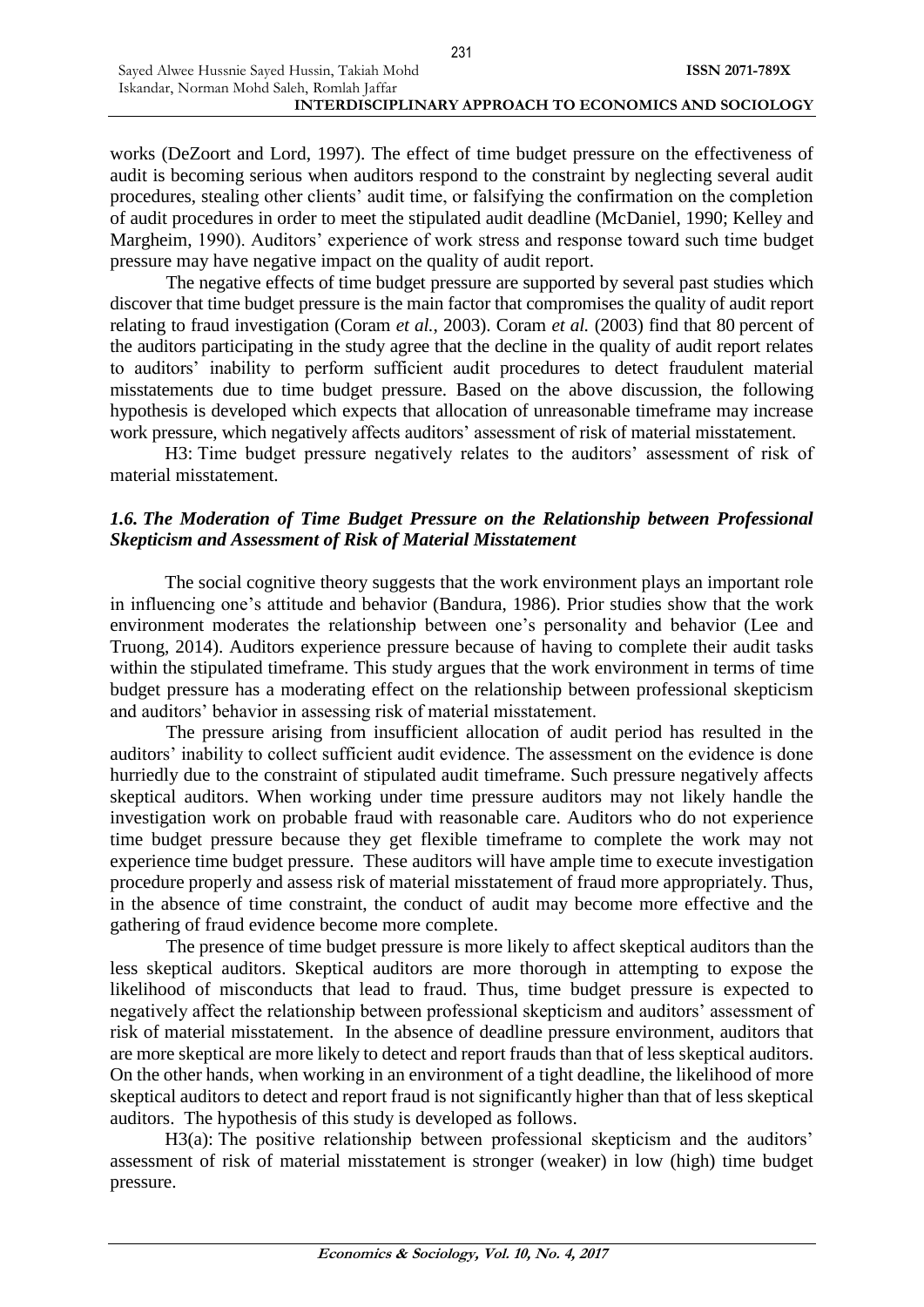# **2. Methodological approach**

The study uses a quasi-experiment on auditors from Big 4 and non-Big 4 audit firms in Malaysia. The quasi-experiment involves experience as a between-subject variable, and time budget pressure and professional skepticism as within-subject variables. Prior studies widely use the quasi-experiment to examine audit judgment and decision-making (Quadackers *et al.*, 2014). The experiment utilizes survey instrument to evaluate the effects of experience, time budget pressure and professional skepticism on auditors' assessment of risk of material misstatement. A number of studies use a survey instrument approach in dealing with sensitive issues in financial reporting (e.g. Hassink *et al.*, 2010).

# *2.1. Research Instrument*

The study provides participants with booklets comprising a cover letter and the research instrument. The cover letter provides a brief explanation on the study and the request of participation. The research instrument has four sections. Section A contains a case of risk of material misstatement for Equinox Ltd. The case is adapted from Quadackers *et al.* (2014). It contains a scenario of an unexpected material increase in gross margin. Auditors are setting up the analytical procedures at the planning stage for assessing material misstatements. See the case in *Appendix 1*. Based on the case, participants are required to evaluate, firstly the likelihood of sales misstatement and secondly the likelihood of fraud occurrence (Payne and Ramsay, 2005; Knapp and Knapp, 2001). Section B encompasses 30 questions that measure auditors' level of professional skepticism (Hurt, 2010). Section C consists of six questions that measure time budget pressure in meeting the audit deadline (Otley and Pierce, 1996). Section D consists of questions on the participant profile including gender, academic qualification, current position, type of audit firm, number of audit partners, working experience, fraud incidence and type of courses attended.

# *2.2. Operationalization of Variables*

Variables of this study are assessment of risk of material misstatement as the dependent variable, and professional skepticism, auditor experience and time budget pressure as independent variables. The assessment of risk of material misstatement is based on the management's explanation on the change in sales mix, which accounts for the increase in the gross margin (Payne and Ramsay, 2005; Knapp and Knapp, 2001). Respondents are expected to put a likelihood percentage that sales figure are reported incorrectly. The study uses Hurtt's (2010) instrument to measure the participants' level of professional skepticism. The study also utilizes the Owusu-Ansah *et al.* (2002 and Moyes and Hasan's (1996) approach to define experience. In this study, experience is a categorical variable representing audit junior, audit senior, and audit manager/partner. The study adapts the Otley and Pierce's (1996) six statements on items of identifying the time allocated to perform audit tasks to determine time budget pressure. *Table 1* summarizes the operationalization of variables.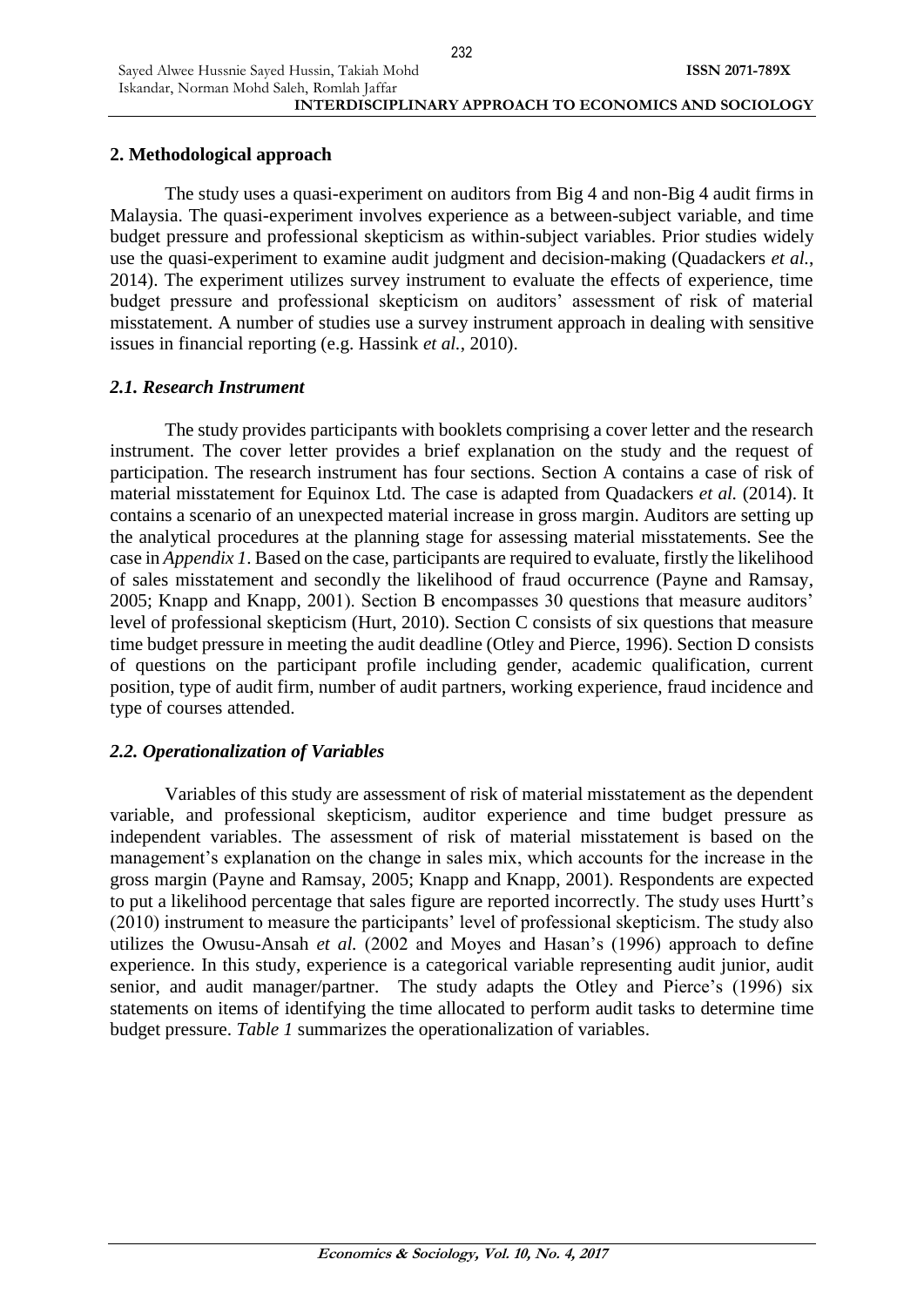| Variables                                             | Operationalization                                                                                                                                                                                                                                                                                                                                    |
|-------------------------------------------------------|-------------------------------------------------------------------------------------------------------------------------------------------------------------------------------------------------------------------------------------------------------------------------------------------------------------------------------------------------------|
| Assessment of Risk of<br><b>Material Misstatement</b> | Participants' assessment on the likelihood that sales are reported<br>incorrectly by indicating on a rating scale, ranging from 0% to 100%<br>(Payne and Ramsay, 2005; Knapp and Knapp, 2001).                                                                                                                                                        |
| Professional Skepticism                               | Participants' scores on a six-point Likert scale, ranging from<br>1 (strongly disagree) to 6 (strongly agree) on thirty items to identify<br>the level of professional skepticism (Hurtt, 2010).                                                                                                                                                      |
| Experience                                            | Participants' indication on their present position level by ticking in<br>the appropriate box either for audit junior; senior; manager; partner<br>or others (Owusu-Ansah et al., 2002; Moyes and Hasan, 1996). The<br>categories of experience with code "1" for audit junior, code "2" for<br>audit senior, and code "3" for audit manager/partner. |
| <b>Time Budget Pressure</b>                           | Participants' level of agreement with six statements on items of<br>identifying the time allocated to perform audit tasks by circling the<br>score on a five-point Likert scale ranging from 1 (never) to 5 (always)<br>(Otley and Pierce, 1996).                                                                                                     |

# Table 1. Operationalization of Variables

This study uses a multiple regression model to understand the impact of professional skepticism, experience and time budget pressure as the independent variables on auditors' assessment of material misstatement risk as well as the potential moderating effects of experience and time budget pressure respectively on the relationship between professional skepticism and auditors' assessment of material misstatement risk. Prior studies have used multiple regressions to deal with auditors' judgment and decision-making (Quadackers *et al.*, 2014). The specified regression model is as follows:

Auditors' assessment of fraud risk =  $\alpha_0 + \alpha_1$ skep +  $\alpha_2$ exp +  $\alpha_3$ press +  $\alpha_4$ skep\*exp + α5skep\*press + ε

where: skep = Professional skepticism,  $exp =$ Experience, press = Time budget pressure,  $skep*exp =$  Professional skepticism\*experience, skep\*press = Professional skepticism\*time budget pressure,  $\varepsilon$  = Error term.

# **3. Conducting research and results**

The main purpose of the study is to examine the effects of professional skepticism, experience and time budget pressure on auditors' assessment of risk of material misstatements due to fraud. The study also investigates the potential moderating role of experience and time budget pressure on the relationship between professional skepticism and auditors' assessment of fraud risk. This section discusses results of data analysis.

# *3.1. Pilot Study*

The study distributes research instruments to 56 auditors of one non-Big4 firm to pilot test the appropriateness and reliability of the instruments. Each participant received a booklet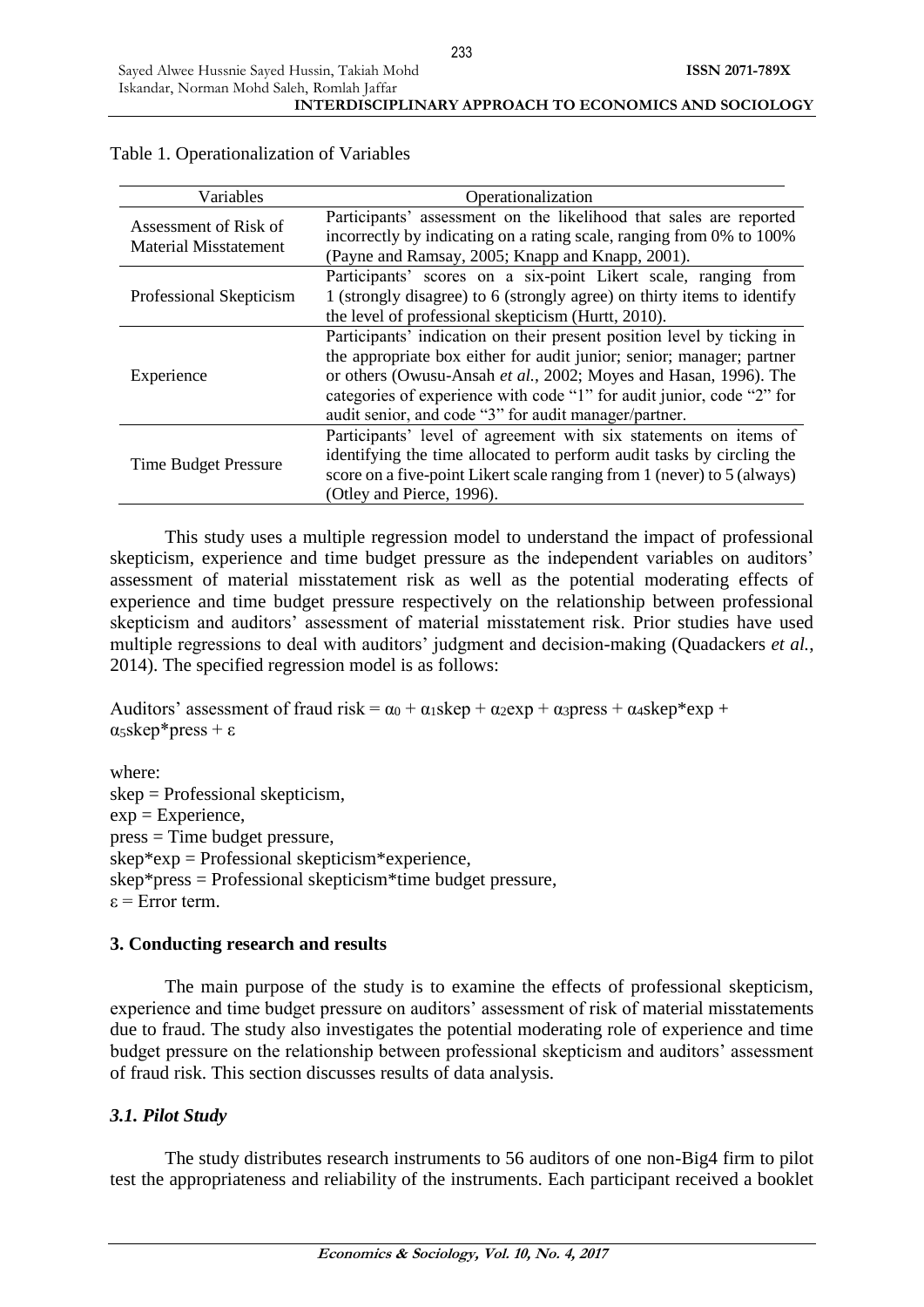#### Iskandar, Norman Mohd Saleh, Romlah Jaffar **INTERDISCIPLINARY APPROACH TO ECONOMICS AND SOCIOLOGY**

comprising the descriptions of the study, instructions and questions of a scenario case on the assessment of material misstatement risks. The research instruments also contain measurement of professional skepticism and extent of time budget pressure. Participants are requested to indicate any problem with regard to the ambiguity, inaccuracy or redundancy of any information in the instrument for improvements. The purpose of the pilot study is to ensure the reliability of the research instrument and the feasibility of the survey to ultimately be used in a larger scale study (Cavana *et al.*, 2001).

### *3.2. Data Collection*

Sayed Alwee Hussnie Sayed Hussin, Takiah Mohd

The researcher contacts the partner or person in-charge of the selected audit firms by phone to get permission for the involvement of their audit staff. In July 2013, the researcher mailed instruments to the respective person in-charge together with the cover letter stating objectives of the study and the promise of anonymity and confidentiality of information. Return stamped and self-addressed envelopes were also enclosed. The person in-charge in the audit firm distributes the instruments to the participating audit juniors, seniors and managers or partners. This approach is expected to obtain a response rate of 20% to 30% as evident in previous behavioral studies (Zakaria *et al.*, 2010). After three weeks, the researcher makes follow-up phone calls and letters to remind the person in-charge for the return of completed instruments.

### *3.3. Participants*

Participants in this study are auditors from all the Big4 and 180 non-Big4 audit firms. Sixty-seven of the firms are located in the state of Selangor and 117 firms are in Kuala Lumpur. Selangor and Kuala Lumpur accommodate about 57.6% of all audit firms in Malaysia. The study selects the sample firms randomly from the Malaysian Institute of Accountant Directory 2012 on a systematic basis at an interval of five. The selection process is repeated independently for the respective state until the stipulated number of sample firms represents 23.6% of the total number of audit firms as previously recommended by Cavana *et al.* (2001).

For each selected firm, the study sends five instruments to the person in-charge of audit. The person in-charge has to choose participants to represent different audit levels including audit juniors, seniors, managers and partners. One thousand instruments are sent to 335 firms in Selangor and 665 firms in Kuala Lumpur. Two hundred fifty seven completed instruments (80 from Big4 and 177 from non-Big4 firms) are returned. Upon cleaning up, nine of the returned instruments are excluded from the analysis because of missing values. The data cleaning up is an important part of the process to eliminate the missing and erroneous data, which can pose a significant problem to the reliability and validity of study outcomes. The number of missing data for both professional skepticism and time budget pressure ranges between 0.6% and 1.3%. Since the percentage of total missing data is less than 10%, the observation can generally be ignored (Hair *et al.*, 2010). See *Table 2* for details.

Finally, only 248 research instruments, which are equivalent to a response rate of 24.8 percent, are usable. The response rate represents the percentage of usable instruments to the total number of distributed instruments. The 248 cases of final sample meet the minimum number of data for further analysis. The study carefully monitors data collection and cleaning processes to ensure truly irretrievable data.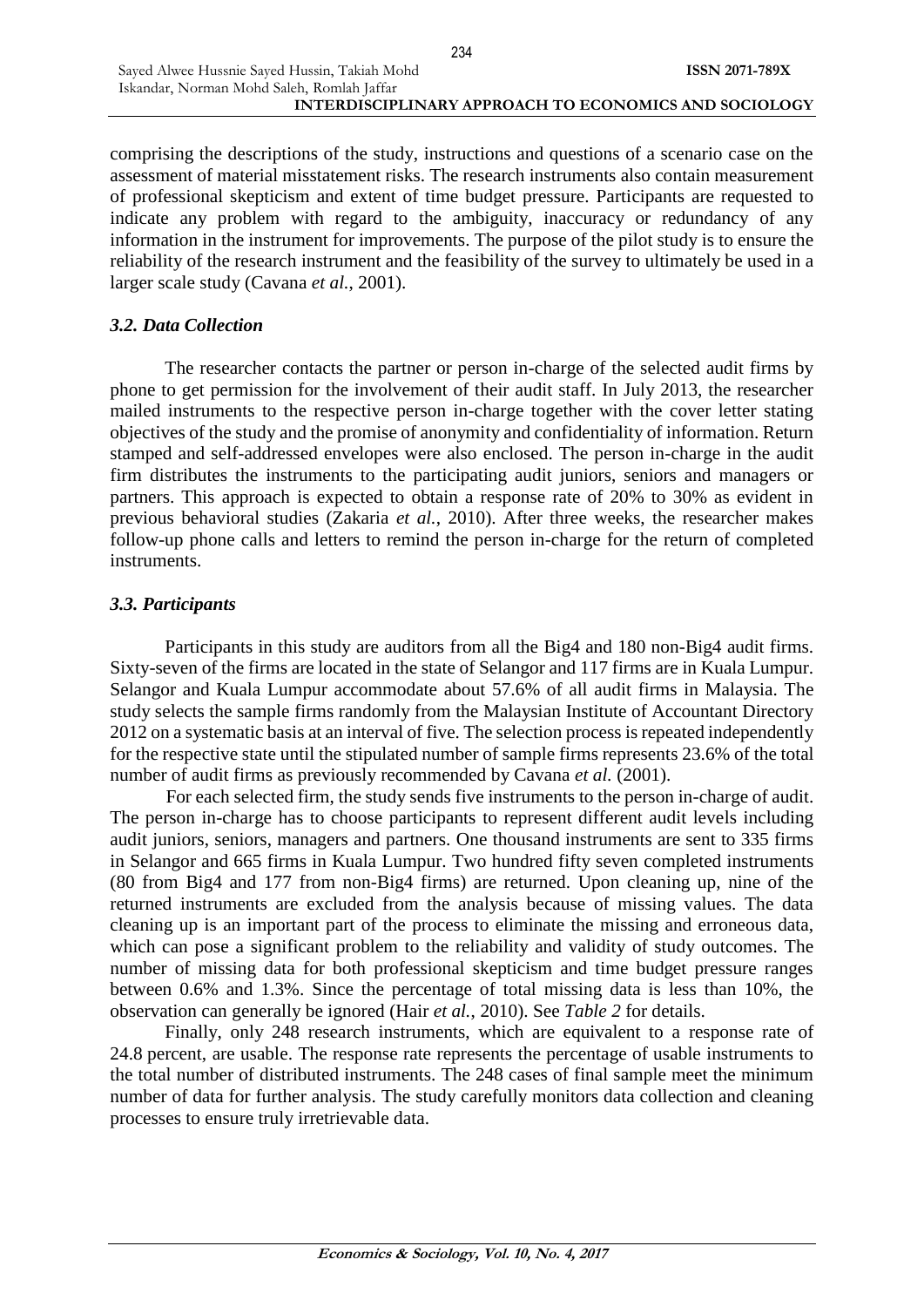|              | Participating<br><b>Audit Firms</b> |          | Distributed |      | Completed<br>Instruments | Usable Instruments<br>(% to total no of |  |
|--------------|-------------------------------------|----------|-------------|------|--------------------------|-----------------------------------------|--|
| Area         | Big4                                | Non-Big4 | Instruments | Big4 | Non-Big4                 | distributed<br>instruments              |  |
| Selangor     | ۰                                   | 67       | 335         |      | 56                       | 52 (15.5%)                              |  |
| Kuala Lumpur |                                     | 113      | 665         | 80   | 121                      | 196 (29.4%)                             |  |
| Total        |                                     | 180      | $1,000^1$   | 80   | 177                      | 248 (24.8%)                             |  |

#### Table 2. Distributed Instruments and Response Rate

*Note*: <sup>1</sup>Instruments distributed to participating firms with five sample auditors for each non-Big4 firms and twentyfive auditors for each Big4 firms.

### *3.4. Descriptive Statistics*

*Table 3* presents descriptive statistics of variables in this study. The mean values of professional skepticism and time budget pressure are 3.43 and 3.64 respectively. The mean of assessment of risk of material misstatements is 55.48. For the purpose of the analysis, the scale for time budget pressure is transformed from 5-poimt scale to 6-point scale in order to be consistent with measurement scale of professional skepticism and to avoid a range bias. Hence, a comparison between the two variables is possible.

Table 3. Descriptive Statistics (N=248)

|                                                        | Min  | Max  | Mean  |       | Range     |
|--------------------------------------------------------|------|------|-------|-------|-----------|
| Professional Skepticism                                | L.04 | 5.40 | 3.43  |       | $-6$      |
| Time Budget Pressure*                                  | -27  | 5.73 | 3.64  | 66    | $-6$      |
| Assessment of Risk of<br><b>Material Misstatements</b> | 10.0 | 97 O | 55.48 | 22.71 | $0 - 100$ |

*Note*: \*The scale range was transformed or recoded from 5-point to 6-point to avoid range bias.

# *3.5. Test of Data*

The study performs a multicollinearity test using the correlation analysis and collinearity statistics. A multicollinearity problem occurs when the correlations between independent variables are more than 0.7 (Pallant, 2007). See Table 4 for results of correlation matrix. Results show that values of correlation coefficient between independent variables are in the range of 0.03 and .63. Since the correlations are less than 0.7 there is no serious multicollinearity problem, hence, all variables are retained for further analysis (Pallant, 2007).

### Table 4. Test of Correlation between Variables

|                                            | Assessment of<br><b>Misstatement Risks</b> | Professional<br>Skepticism | Experience | Time Budget<br>Pressure |
|--------------------------------------------|--------------------------------------------|----------------------------|------------|-------------------------|
| Assessment of<br><b>Misstatement Risks</b> | 1.000                                      | $629***$                   | $235***$   | $-.033$                 |
| Professional Skepticism                    |                                            | 1.000                      | $.097*$    | $.119**$                |
| Experience                                 |                                            |                            | 1.000      | $-205***$               |
| <b>Time Budget Pressure</b>                |                                            |                            |            | 1.000                   |

*Note*: \*Significant level at 10%, \*\* Significant level at 5%, \*\*\* Significant at 1% level.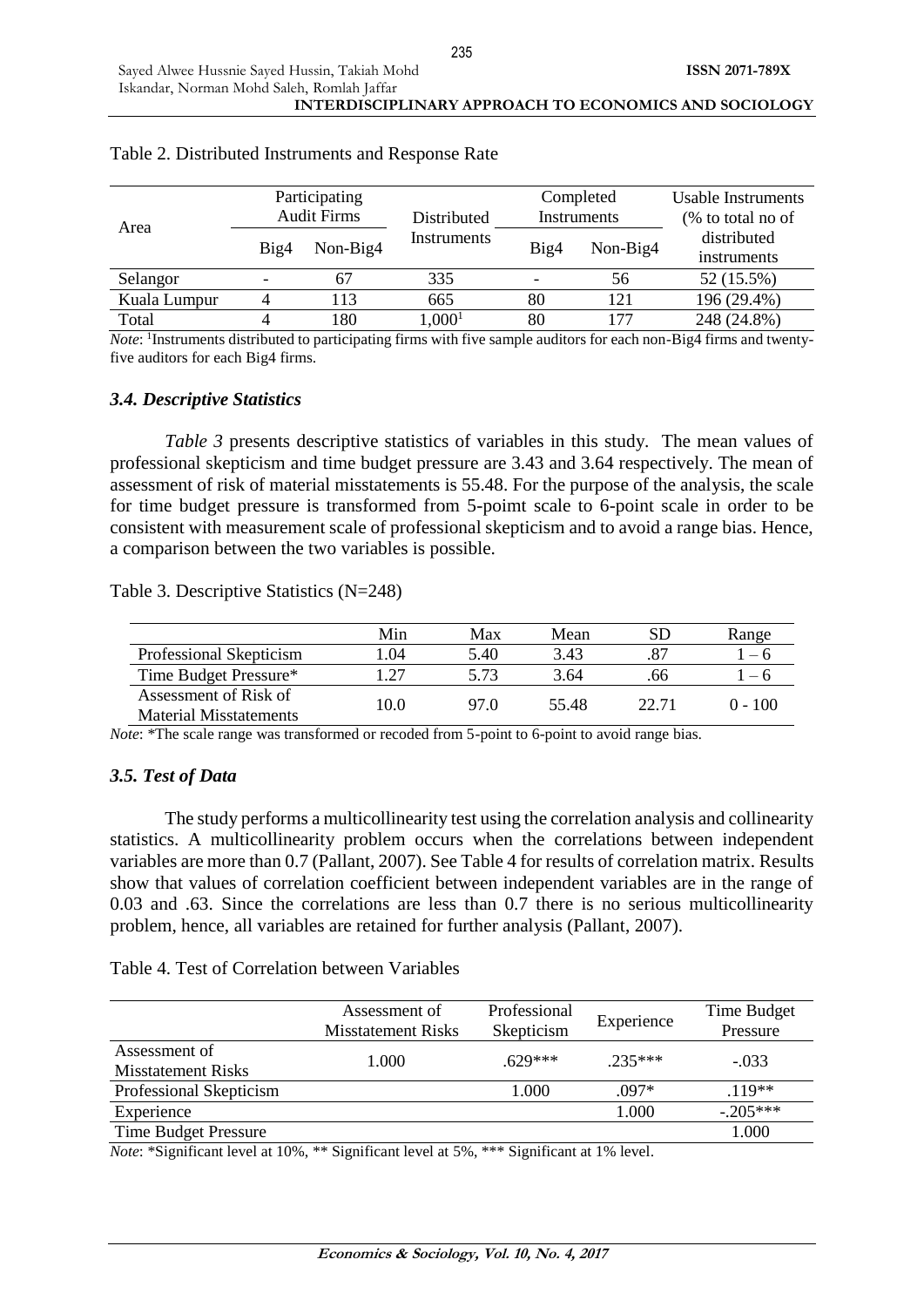# *3.6. Results of Multiple Regressions Analysis*

Sayed Alwee Hussnie Sayed Hussin, Takiah Mohd

This study uses multiple regressions analysis to assess the effects of professional skepticism, time budget pressure and experience on auditors' assessment of risk of material misstatements. The regression model as shown in *Table 5* is significant with *F = 37.84*. The adjusted *R* Square is 0.433, which indicates that the model has successfully explained 43.3% of the variance in auditors' assessment of risks of material misstatements. This level of adjusted *R* square is comparable to that in some other auditing studies (Naibei *et al.*, 2014). The analysis is based on a sample of 248 cases, which is considered adequate (Tabachnick and Fidell, 2007). *Table 5* presents results of the multiple regression analysis.

|                                                           | Coefficients+ |
|-----------------------------------------------------------|---------------|
|                                                           | $(T-Stats)$   |
|                                                           | $(p$ value)   |
|                                                           |               |
| Constant                                                  | (.694)        |
|                                                           | (.488)        |
|                                                           | .489          |
| Professional Skepticism                                   | (3.204)       |
|                                                           | (.002)        |
|                                                           | .294          |
| Experience                                                | (3.284)       |
|                                                           | (.001)        |
|                                                           | $-.160$       |
| Time Budget Pressure                                      | $(-2.031)$    |
|                                                           | (.043)        |
|                                                           | $-184$        |
| Professional Skepticism* Experience                       | $(-1.877)$    |
|                                                           | (.062)        |
|                                                           | .238          |
| Professional Skepticism <sup>*</sup> Time Budget Pressure | (1.444)       |
|                                                           | (.150)        |
| R Square                                                  | .445          |
| <b>Adjusted R Square</b>                                  | .433          |
| F Value                                                   | 37.84***      |
| $\boldsymbol{N}$                                          | 248           |

### Table 5. Multiple Regression Results

*Note*: \*\*\* Significant at 1% level

+Use standardized rather than unstandardized coefficient due to subjectivity and need to be cautious.

The following subsections discuss the results for each the hypothesized relationship between independent variables, i.e., professional skepticism, experience and time budget pressure, and the dependent variable i.e., auditors' assessment of risk of material misstatement. Results also present separately the moderating effects of experience and time budget pressure respectively on the relationships between professional skepticism and assessment of risk of material misstatement.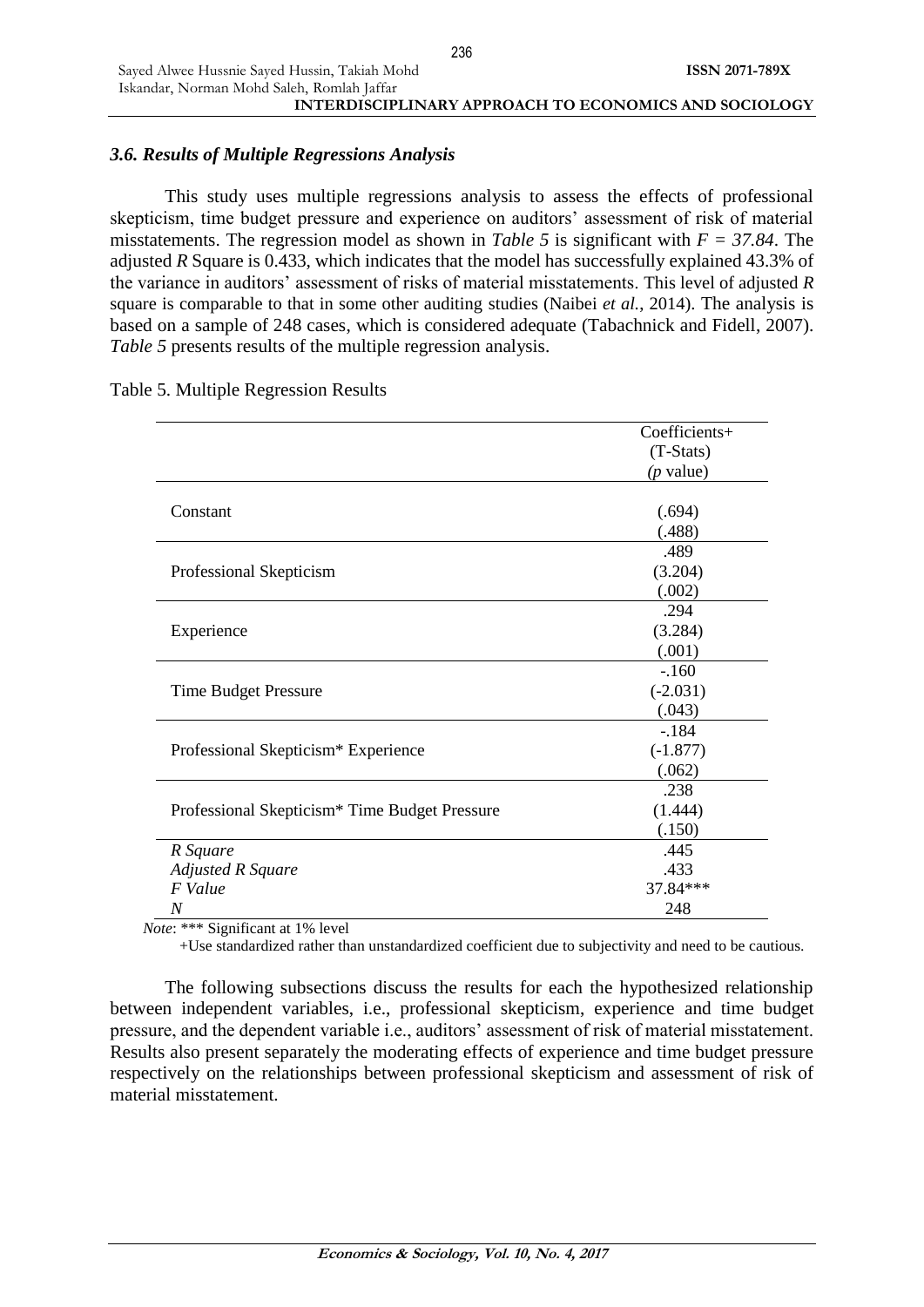# *3.7. Relationship between Professional Skepticism and Assessment of Risk of Material Misstatement*

Results in *Table 5* show a significant positive relationship between professional skepticism and auditors' assessment of risk of material misstatement at *p=.002*. The result supports Hypothesis 1. The results suggest that the attitude of professional skepticism of auditors improves the auditors' ability in assessing risks of material misstatement. Results suggest that as the level of professional skepticism increases auditors become more thorough and cautious in assessing the risk of material misstatement and in making audit decisions. Skeptical auditors are more alert with the evidence they obtained to avoid making wrong audit judgment.

The results are consistent with several past studies in the area of audit and accounting on the positive relationship between attitude and behavior (Buchan, 2005). An accountant who is sensitive to moral conflict makes a more ethical decision (Buchan, 2005). The sensitive attitude may possibly have a positive influence on the behavior of an individual. Attitude is the main contributing factor on the formation of one's behavior (Armitage and Conner, 2001). The attitude of the management of an organization is evident to be a significant contributor to the formation of the management behavior in fraudulently preparing financial statements (Carpenter and Reimers, 2005). Therefore, it is necessary that audit firms ensure the development of professional skepticism attitude among their auditors in order to enhance audit performance hence better quality of audit.

# *3.8. Relationship between Experience and Assessment of Risk of Material Misstatement*

*Table 5* shows a significant positive relationship between experience and auditors' assessment of risk of material misstatement at  $p=.001$ . The result provides support to Hypothesis 2. Results indicate that more experienced auditors are more competent in making judgments and decisions with regard to the assessment of risk of material misstatements. Auditors acquire knowledge from their experience to evaluate audit evidence and to make audit judgment for the current audit task.

The findings are consistent with Knapp and Knapp (2001) who find that experience positively influences auditors' efforts in detecting the possibility of the occurrence of frauds. Experienced auditors have better knowledge in audit investigation. They execute more effective investigation techniques and are more efficient in identifying indicators of material fraudulent misstatements (Braun, 2000).

Other studies such as Payne and Ramsay (2005), however, find that experience would negatively affect auditors' performance. The inconclusive findings may be due to effects of the interaction between experience and professional skepticism on auditors' performance. This study expects that professional skepticism work differently among experienced auditors from that among the less experienced auditors. Thus, experience works as a moderating variable on the relationship between auditors' professional skepticism and their assessment of risk of material misstatement Knapp and Knapp's (2001). The following sub-section presents results on this moderating effect.

# *3.9. Moderating Effects of Experience on the Relationship between Professional Skepticism and Assessment of Risk of Material Misstatement*

*Table 5* shows a significant moderating positive effect of experience on the relationship between professional skepticism and assessment of risk of material misstatement at *p=.062*.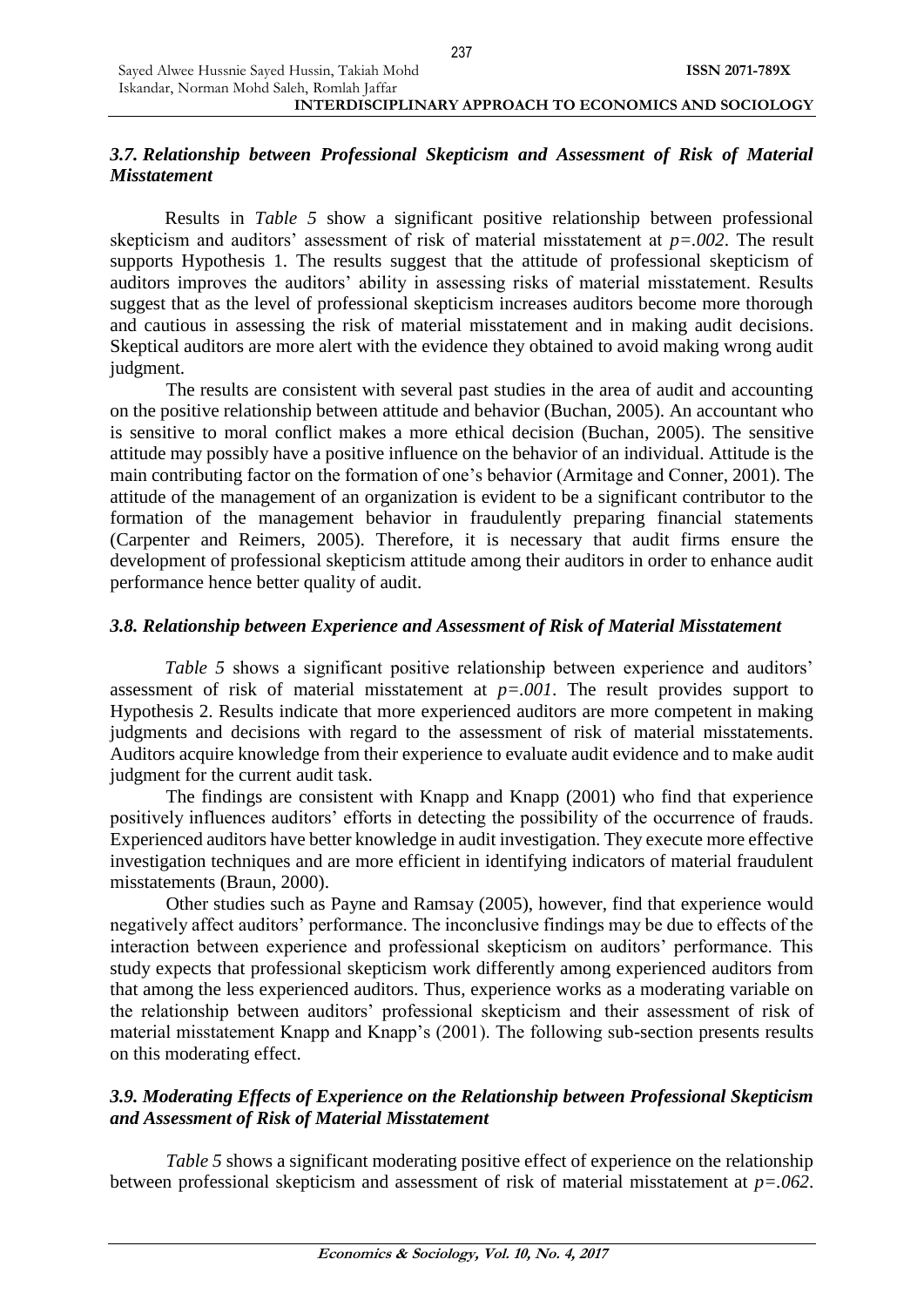*Figure 1* illustrates the result. The result is consistent with hypothesis 2(a) stating that the positive relationship between professional skepticism and the auditors' assessment of risk of material misstatement is stronger for more experienced auditors. The study hypothesizes that the positive relationship between professional skepticism and the auditors' assessment of risk of material misstatement is weaker for less experienced auditors.

*Figure 1* shows that, generally, professional skepticism has a positive and significant relationship with auditors' assessment of risk of material misstatement at all levels of auditors' experience. Using a median split approach, auditors with professional skepticism scores higher than the median value are coded 1, indicating high professional skepticism. Auditors with professional skepticism scores lower than the median value are coded 0, indicating low professional skepticism. Overall, results show that, for each different level of audit experience, i.e., audit juniors, seniors and managers/partners, low professional skepticism auditors set a significantly lower level of risk of material misstatement. High professional skepticism auditors, in contrary, set a significantly higher level of risk of material misstatement.



Figure 1. Moderating Effects of Auditor Experience on the Relationship Between Professional Skepticism and Assessment of Risk of Material Misstatement

The results also show that, regardless of the auditors' level of professional skepticism, less experienced auditors, i.e. audit juniors set lower level of risk of assessment of material misstatement than that set by the more experienced auditors, i.e. audit seniors or audit managers/partners. Results suggest that more experienced auditors recognize the significance of risk element in the exercise of assessing material misstatement. The less experience auditors set lower assessment risk may be because they lack of understanding on the threatening incidence of how misleading audit evidence may lead to wrong audit decisions. Thus, they tend to under-estimate the potential consequence of material misstatement due to risk of uncertainties. Hence, less experienced auditors set low level of risk of material misstatement.

In the context of moderating effect of experience, *Figure 1* shows that professional skepticism relates positively to assessment of risk of material misstatement. Such positive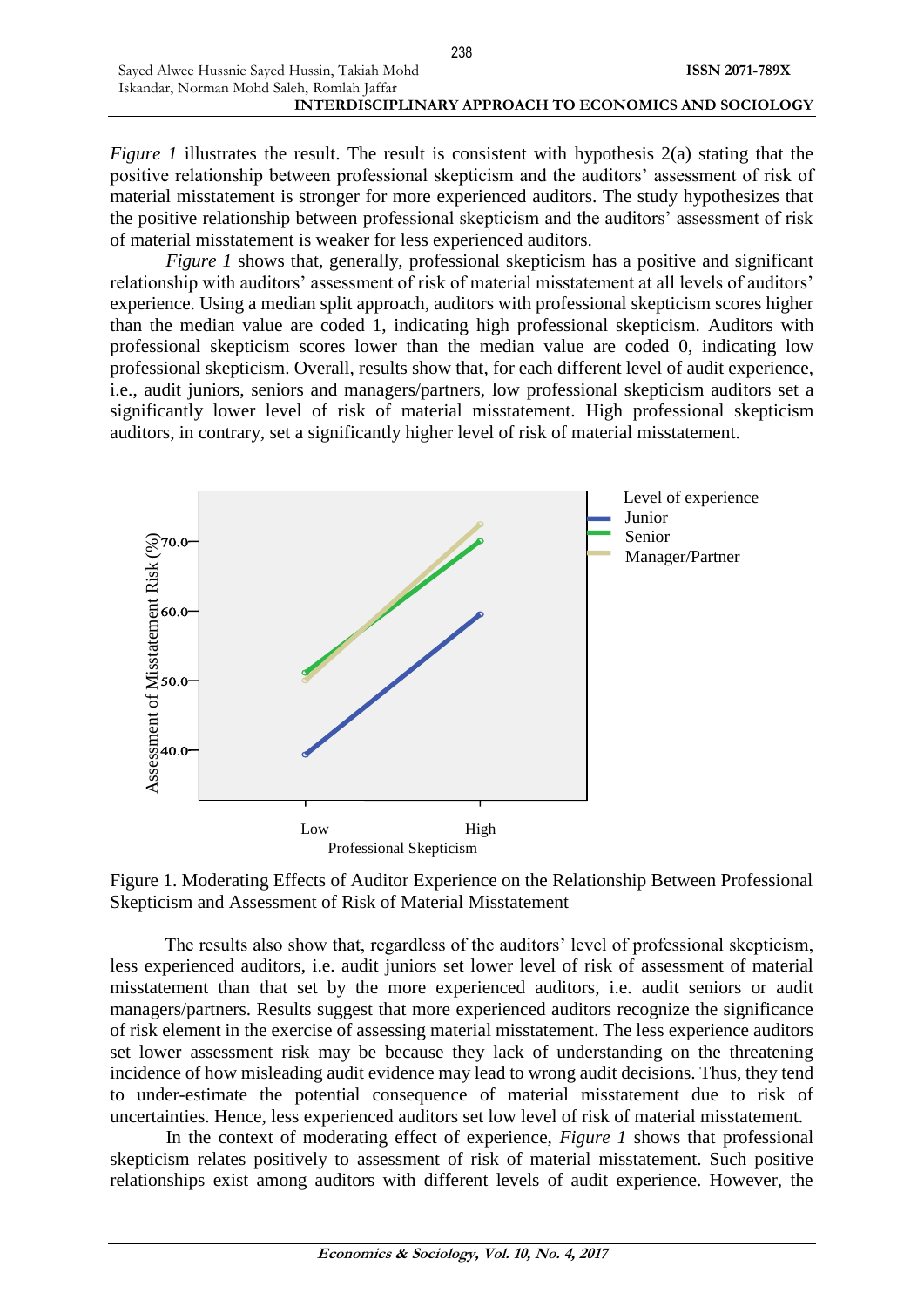positive relationship between professional skepticism and auditors' assessment of risk of material misstatement is at a higher level of risk for more experienced auditors than that for less experienced auditors. The graph clearly shows that, among the high professional skepticism auditors, the less experienced auditors (i.e., audit juniors) set risk of material misstatement at a lower level than that set by the more experienced auditors (i.e., audit seniors or audit managers/partners). Among the low professional skepticism auditors, the less experienced auditors (i.e., audit juniors) also set lower level of assessment of risk of material misstatement than that set by the more experienced auditors (i.e., audit seniors or audit managers/partners). However, the level of risk of material misstatement set by the less experienced auditors is consistently lower than that set by more experienced auditors for both low and high professional skepticism groups. In addition, audit managers/partners seem to be the most conservative by setting the highest level of risk of material misstatement.

For the low professional skepticism group, results indicate no significant difference in the level of risk of material misstatement between audit seniors and audit managers/partners. This insignificant difference may exist because the two groups, audit seniors and audit managers or partners, may have the same amount of experience and responsibility. Both audit seniors and audit managers/partners groups have similar audit experience because they have been in service for long enough since appointed to the position. The result suggests that audit experience strengthen the effect of auditors' professional skepticism in assessing the risk of material misstatement. More experienced auditors who are professional skeptical tend to be more careful when assessing material misstatement by setting higher level of risk. The more conservative approach taken by experienced auditors by being more skeptical is expected to improve the quality of audit.

Results of this study are consistent with several past studies in terms of the moderation of auditors' experience on the relationship between professional skepticism and assessment of risk of material misstatement. Past studies found that experience moderates the relationship between the attitude of company managers and their judgments as well as decision making on frauds (Carpenter and Reimers, 2005). Carpenter and Reimers (2005) find that the relationship between the attitude of individuals and their decision performance is stronger among individuals with more experience than among those with less experience. In another study, experience is found to have strengthened the relationship between the attitude of individuals and other decisions on product brand loyalty (Bennet *et al.*, 2005).

# *3.10. Relationship between Time Budget Pressure and Assessment of Risk of Material Misstatement*

Results of multiple regression analysis in *Table 5* show that time budget pressure has a significant negative influence on the assessment of risk of material misstatement at *p=.043*. Thus, the result supports hypothesis 3. As the time budget pressure on auditors increases, auditors' assessment on the risk of material misstatement decreases. As the time budget pressure decreases, auditors' assessment on the risk of material misstatement increases. When auditors work under the pressure, trying to complete the audit assignment within a limited given time auditors may not be able to conduct the necessary audit procedures adequately. Auditors may just accept audit evidence as satisfactory with the view that the likelihood of potential misstatement is low. This inadequate assessment of evidence may to auditors issuing an inappropriate audit opinion.

Results on the negative relationship between time budget pressure and assessment of risk of material misstatement is consistent with past studies. For example, Coram *et al.* (2003) and Gundry and Liyanarachchi (2007) find that an increase in pressure on auditors arising from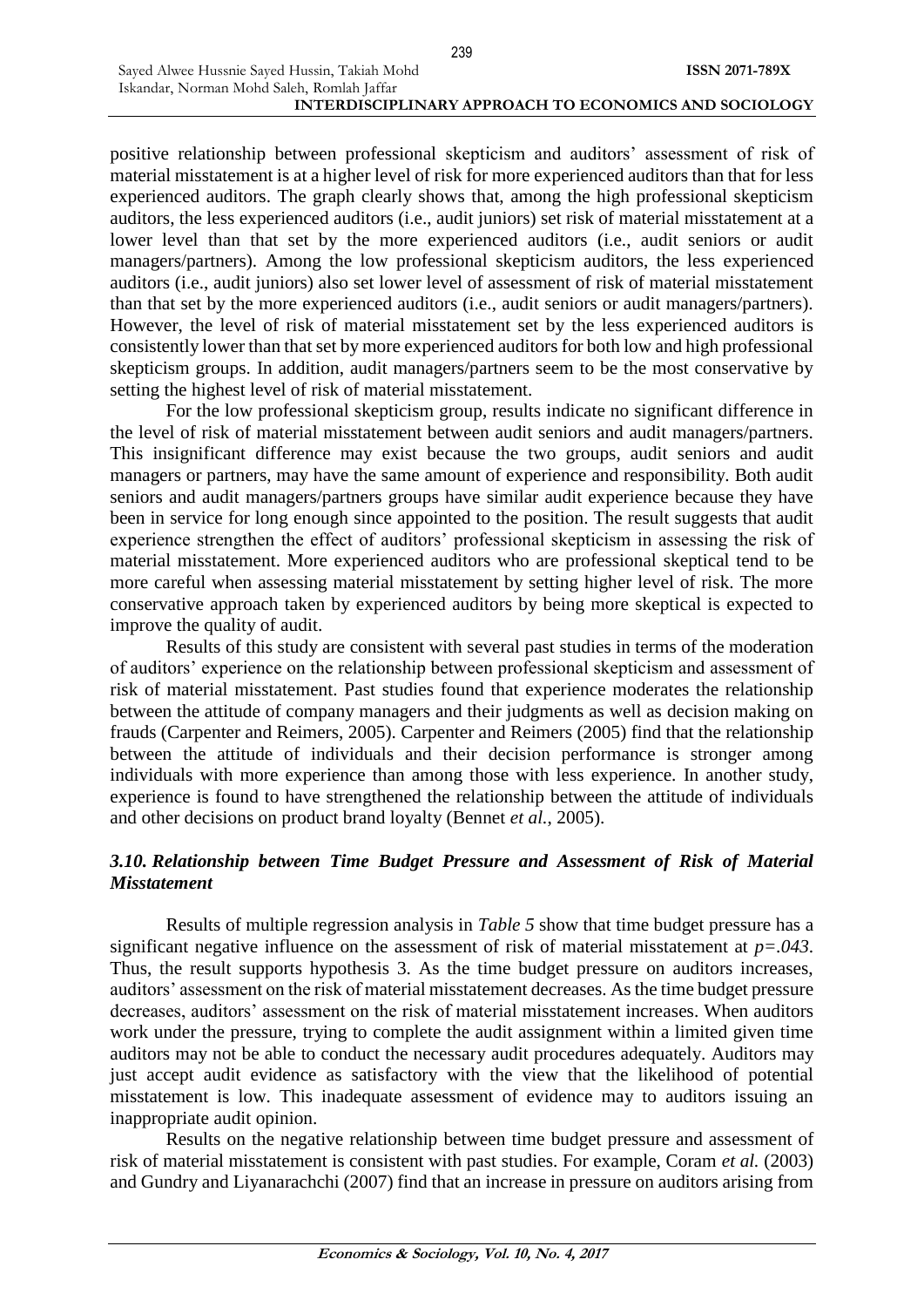insufficient time allocation leads to a negative effect on the quality of audit report. Results provide support to the argument that the presence of time budget pressure results in less effective assessment of risk of material misstatement. Thus, time budget pressure may be able to explain the inconclusive finding on the effect of professional skepticism on auditors' work performance (Kelley and Margheim, 1990).

# *3.11. The Moderating Effect of Time Budget Pressure on the Relationship between Professional Skepticism and Assessment of Risk of Material Misstatement*

*Table 5* presents results from a further analysis on the moderation of time budget pressure on the relationship between professional skepticism and assessment of risk of material misstatement. The table shows that the interaction between time budget pressure and professional skepticism does not significantly affects auditors' assessment of risk of material misstatement. Therefore, hypothesis 3(a) is not supported. *Figure 2* graphically presents the result.



Figure 2. The Moderating Effects of Time Budget Pressure on the Relationship Between Professional Skepticism and Assessment of Risk of Material Misstatement

Using a median split approach, sample auditors are classified into two groups, one group comprising auditors with high level of professional skepticism and another group comprising auditors with low level of professional skepticism. Auditors with professional skepticism scores higher than the median value are coded 1, indicating high professional skepticism. Auditors with professional skepticism scores lower than the median value are coded 0, indicating low professional skepticism. *Figure 2* shows that, overall, in both situations of working with time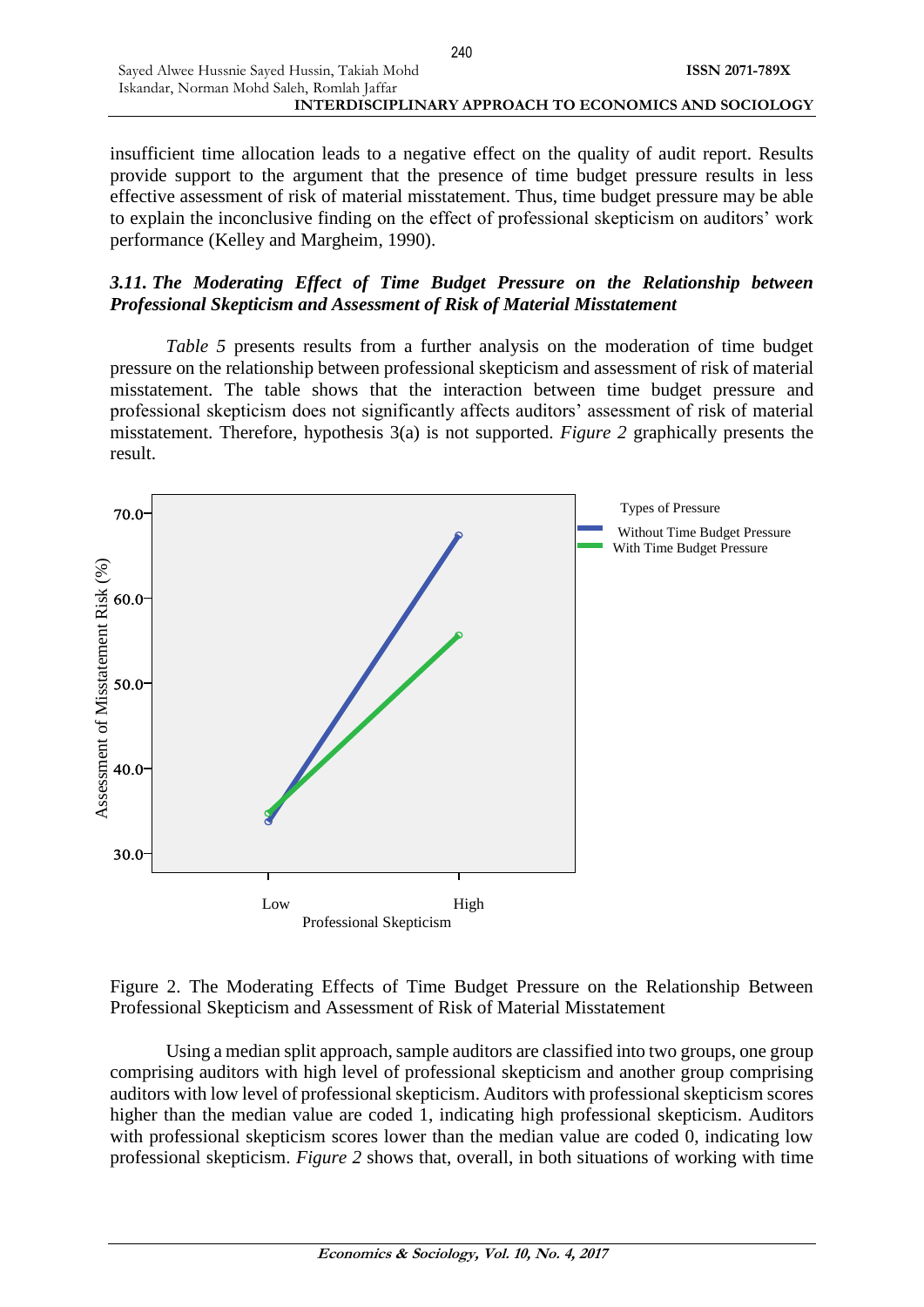budget pressure or working without time budget pressure, highly skeptical auditors assess significantly higher level of risk of material misstatements than low skeptical auditors.

*Figure 2* shows that the effects of professional skepticism on auditors' assessment of risk of material misstatements differ with different levels of time budget pressure. Among low professional skepticism auditors, the level of risk of material misstatements they assess when working under budget time pressure has no significant difference from that they do when working under no time budget pressure. However, when working under budget time pressure, highly skeptical auditors assess lower level of risk of material misstatement than they would do when working under no time budget pressure. In the absence of time budget pressure, highly skeptical auditors set high level of risk of material misstatement. Nevertheless, the difference in the level of risk of material misstatement is not statistically significant. See *Table 5* for details.

This finding is inconsistent with Kelley and Margheim (1990) who concluded that time budget pressure moderates auditors' personalities in their judgment process and in reporting of audit findings. Professional skepticism contributes to better assessment of risk of material misstatement when auditors are not pressured by budget time than when they are faced with budget time constraints. This means that given a reasonable amount of time without any limitation or pressure, skeptical auditors would make a more appropriate assessment of material misstatements. Although, results of this study do suggest that time budget pressure can moderate the effects of professional skepticism on auditors' risk of material misstatements, statistically, the results are not significant.

# **4. Additional Analysis**

This study conducts an additional analysis firstly, to check the stability of results on the relationship between auditors' professional skepticism and auditors' assessment of material misstatement risks between the two states, Kuala Lumpur and Selangor. Secondly, the additional analysis is to examine the moderating effects of experience and time budget pressure on the relationship between professional skepticism and auditors' assessment of material misstatement risks.

*Table 6* presents consistent results of regression analysis on samples from both states, i.e. Kuala Lumpur and Selangor indicating a significant positive relationship between professional skepticism and auditors' assessment of risk of material misstatement. Results in both states consistently suggest that auditors' attitude of professional skepticism of improves their ability to assess risks of material misstatement. As the level of professional skepticism increases, auditors become more thorough and cautious in assessing the risk of material misstatement and in making audit decisions. Skeptical auditors are more alert with the evidence they obtained to avoid weak audit findings.

The table also indicates consistent results for direct effect of experience towards assessment of material misstatement risks for both sample sets indicating auditors that are more experienced place higher risk compared less experienced auditors. Auditors with more experience appear to be more sensitive to risk of material misstatement thus reflects their wiser judgment consideration. Similarly, results on the direct effect of time budget pressure towards assessment of material misstatement risk are consistent for sample sets from both states. Results consistently show significant negative relationships between time budget pressure and assessment of material misstatement risk. Time budget pressure, which relates to work stress, in general, leads to a lower assessment of material misstatement risk.

Results of the moderating effect of experience and time budget pressure on the relationship between professional skepticism and assessment of material misstatement risks for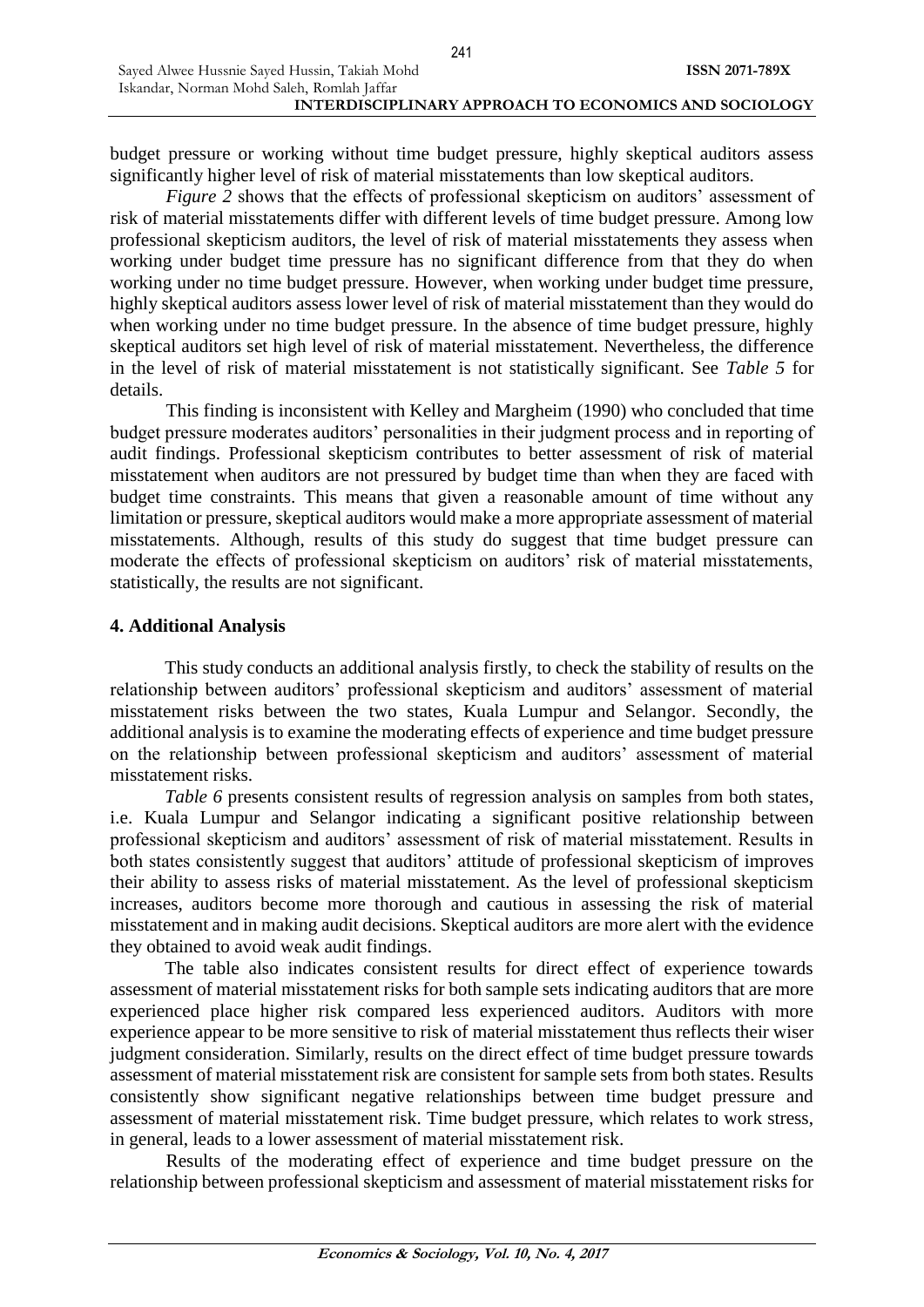both sample sets are consistent. The positive effect of professional skepticism on assessment of material misstatement risks is stronger for more experienced auditors than for the less experienced auditors. Experienced auditors assess significantly higher material misstatement risks than less experienced auditors with either low or high level of professional skepticism. Results for both sample sets consistently indicate that auditors place low assessment of material misstatement risks when they work under no time budget pressure than that they set when they work under budget time pressure. Results show a stronger effect of time budget pressure on assessment of material misstatement risks among highly skeptical auditors than on the less skeptical auditors.

*Table 6* shows the multiple regression results for comparison between Kuala Lumpur and Selangor.

|                                                           | Coefficients+            |                          |  |
|-----------------------------------------------------------|--------------------------|--------------------------|--|
|                                                           | (T-Stats)                |                          |  |
|                                                           | Kuala Lumpur             | Selangor                 |  |
| Constant                                                  | (.852)                   | (1.006)                  |  |
| Professional Skepticism                                   | .470<br>$(2.909)$ ***    | .386<br>$(1.76)^*$       |  |
| Experience                                                | .302<br>$(2.837)$ ***    | .399<br>$(2.563)$ ***    |  |
| Time Budget Pressure                                      | $-.190$<br>$(-2.073)$ ** | $-.250$<br>$(-2.356)$ ** |  |
| Professional Skepticism* Experience                       | $-.217$<br>$(-1.847)^*$  | $-.277$<br>$(-1.542)^*$  |  |
| Professional Skepticism <sup>*</sup> Time Budget Pressure | .226<br>$(1.331)*$       | .375<br>$(1.721)^*$      |  |
| R Square                                                  | .426                     | .539                     |  |
| <b>Adjusted R Square</b>                                  | .408                     | .506                     |  |
| F Value                                                   | 23.436***                | 16.571***                |  |
| N<br>$\cdot$ $\sim$<br>$1001 - 1110$<br>$\cdot$ $\sim$    | 248                      | 248                      |  |

### Table 6. Multiple Regression Results

\*Significant at 10%, \*\*Significant at 5%, \*\*\*Significant at 1%.

+Use standardized rather than unstandardized coefficient due to subjectivity and need to be cautious.

# **Conclusion**

Auditors' limited ability to highlight successfully incidences of fraudulent financial reporting has become the main concern of audit regulatory bodies. Consequently, the auditing profession has required professional auditors to enhance the application of professional skepticism. The profession believes that the lack of professional skepticism among auditors may lead them to compromise the quality of assessing their work at the risk of possible material misstatement (Carpenter and Reimers, 2013). Audit firms must therefore take the responsibility of nurturing the skeptical attitude among audit staffs either through training program or on the job coaching. The application of professional skepticism in the audit procedures may be difficult without a proper guidance by the firms. The lack of understanding of the concept of professional skepticism leads auditors to face difficulties in complying with the professional requirements (Hurtt *et al.*, 2013). Thus, audit firms must assume the responsibility of implanting the professional skepticism attitude among audit staff at both the firm and individual levels.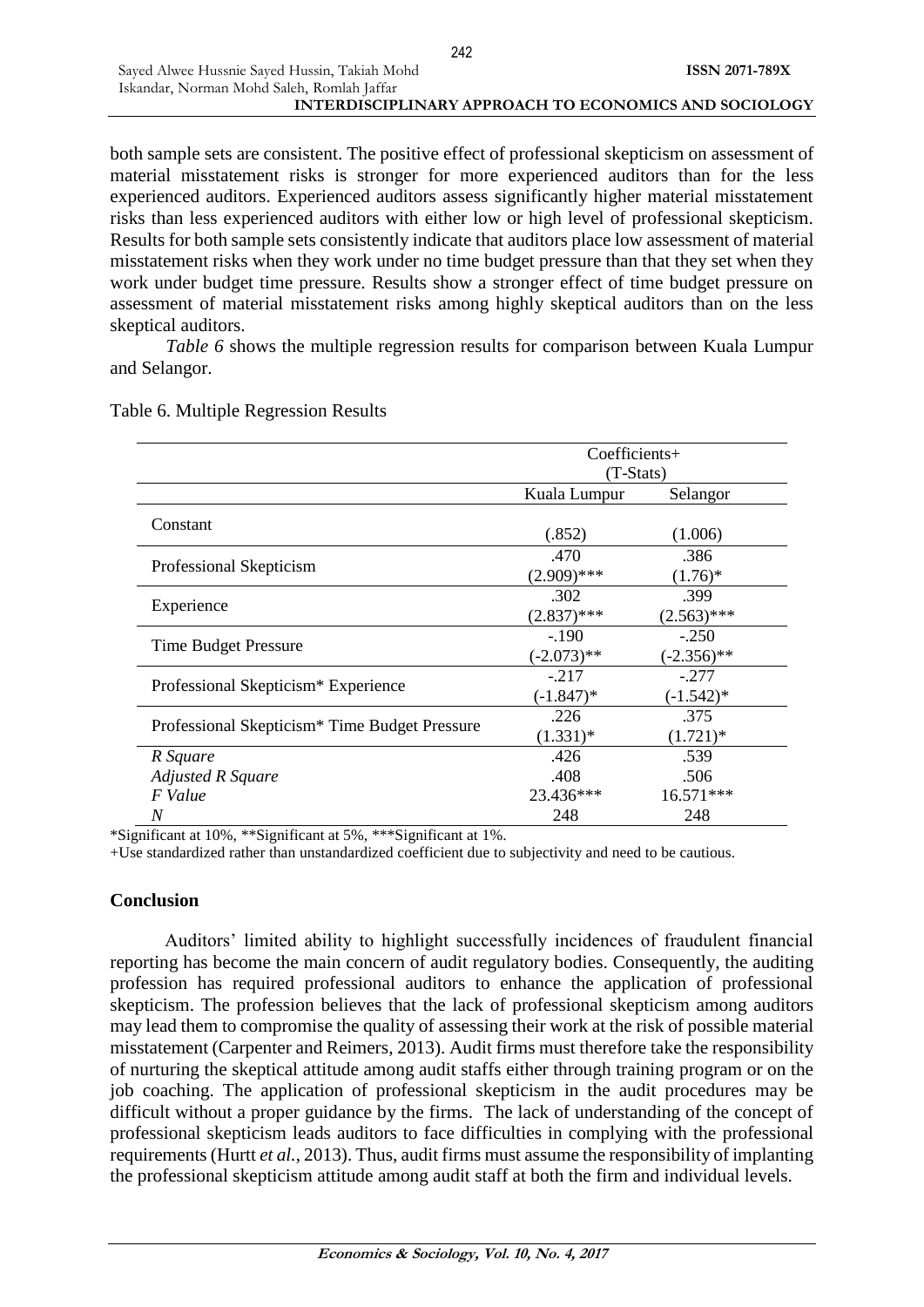Sayed Alwee Hussnie Sayed Hussin, Takiah Mohd

Results show that professional skepticism is significant for auditors when assessing risk of material misstatement. However, auditors' effort to apply the professional skepticism attitude depends on their individual experience and the working environment. Results provide evidence that professional skepticism attitude is the main factor that explains auditors' ability of assessing risk of material misstatement. Results also indicate that regardless of the level of professional skepticism attitude, auditors with more experience either as audit seniors, managers or as partners set a significantly higher risk of material misstatements. This finding indicates that as auditors become more experienced their appreciation on the importance of professional skepticism in audit increases. In addition to experience, time budget pressure in assessing risks of material misstatement also affects auditors particularly among those who are highly skeptical.

Findings of this study helps audit firms to design quality audit training programs/modules for young and new audit trainees to enhance their professional skepticism attitude specifically to detect risk of material misstatements and fraudulent reporting in the financial statements. Effective training modules would expedite the development of professional skepticism attitudes among young auditors.

The finding also confirms that time budget pressure, has a potential, to have a negative influence in auditors' judgment process to report audit findings. When auditors work under a tight time schedule, trying to complete the audit engagement within a limited time period, they may not be able to conduct the necessary audit procedures adequately and consequently would issue an inappropriate audit opinion. Therefore, audit firms need to create harmonious working environment that emphasizes on effective implementation of audit procedures and compliance of requirements of auditing standards in reasonable time periods.

This study may have some limitations. Firstly, this study examines the application of professional skepticism attitude based on individual auditors. In the real situation, audit teams commonly perform audit works. Thus, it would be more appropriate to assess the effect of professional skepticism on auditors' assessment of risk of material misstatement based on audit team performance. Secondly, the study uses an experimental design on auditors from audit firms located in Selangor and Kuala Lumpur. Thus, results may not be generalizable to other settings or auditors from audit firms in other locations. Thirdly, the use of a decision case in an experimental environment may deprive participating auditors from obtaining additional information in a more natural work environment. The use of a natural audit setting may be able to provide auditors with a more ordinary environment for audit judgments, hence, would improve the result. Future studies may introduce the use of different judgment scenarios other than sales to examine the likelihood of frauds and material misstatements.

#### **Acknowledgement**

The authors are thankful to the International Association for Accounting Education and Research (IAAER) for the funding of this research in 2012.

#### **References**

- Ajzen, I. (1991). The Theory of Planned Behavior. *Organizational Behavior and Human Decision Processes*, *50*, 179-211.
- Alleyne, P. A., Devonish, D., Alleyne, P. (2006). Perceptions of Auditor Independence in Barbados. *Managerial Auditing Journal*, *21*, 621-635.
- Armitage, C. J., Conner, M. (2001). Efficacy of the Theory of Planned Behaviour: A Meta-Analytic Review. *British Journal of Social Psychology*, *40*, 471-499.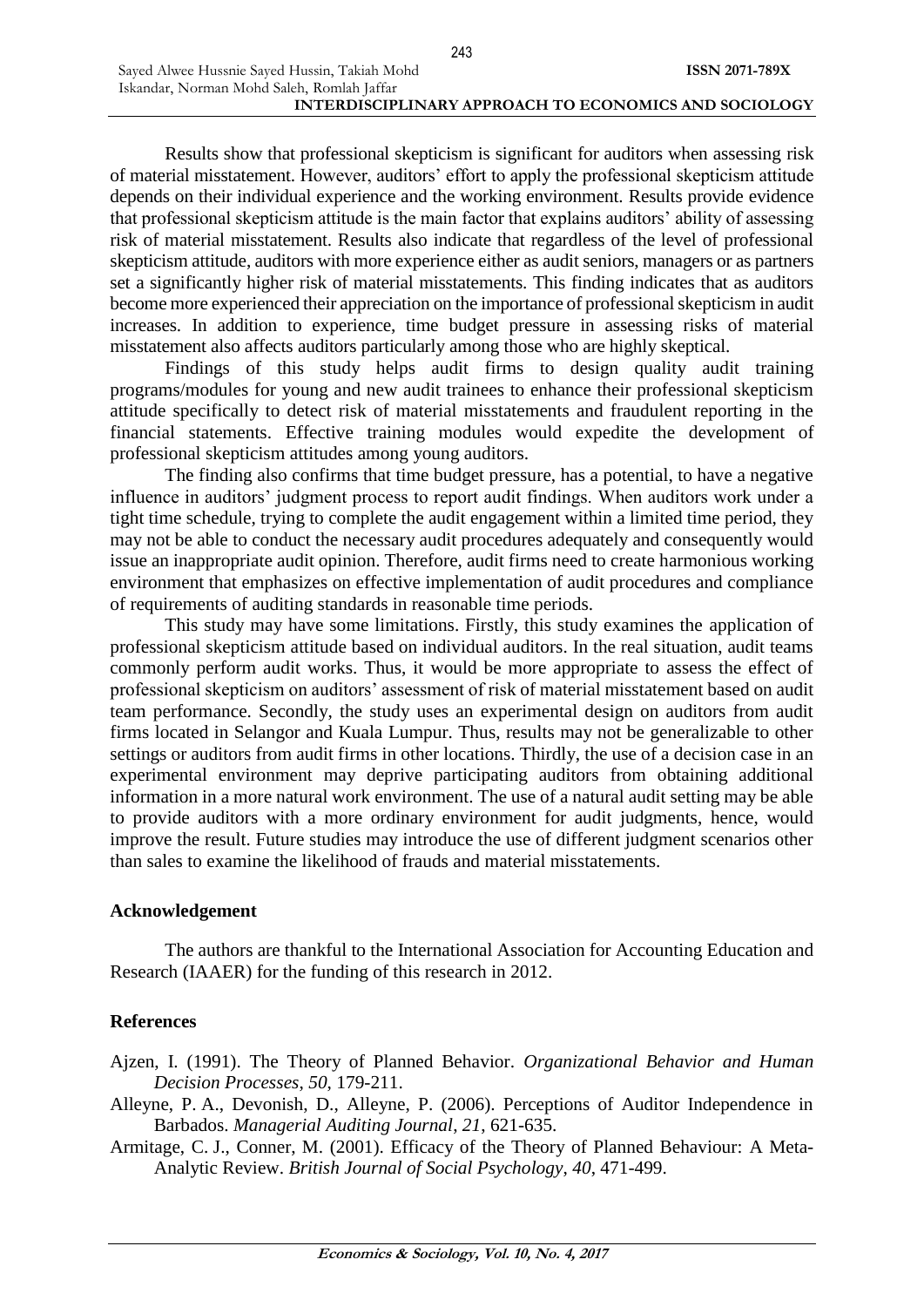- Audit Oversight Board of Malaysia (2012). *Annual Report*. Security Commission, Kuala Lumpur.
- Bandura, A. (1986). *Social Foundations of Thought and Action: A Social Cognitive Theory*. Englewood Cliffs, NJ: Prentice- Hall, Inc.
- Bennett, R., Hartel, C. E. J. McColl-Kennedy, J. R. (2005). Experience as A Moderator of Involvement and Satisfaction on Brand Loyalty in A Business-To-Business Setting. *Industrial Marketing Management*, *34*(1), 97-107.
- Braun, R. L. (2000). The Effect of Time Pressure on Auditor Attention to Qualitative Aspects of Misstatements Indicative of Potential Fraudulent Financial Reporting. *Accounting, Organizations and Society*, *25*, 243-259.
- Buchan, H. F. (2005). Ethical Decision Making in The Public Accounting Profession: An Extension of Ajzen's Theory of Planned Behavior. *Journal of Business Ethics*, *61*(2), 165-181.
- Carpenter, T. D., Reimers, J. L. (2005). Unethical and Fraudulent Financial Reporting: Applying the Theory of Planned Behavior. *Journal of Business Ethics*, *60*(2), 115-129.
- Carpenter, T. D., Reimers, J. L. (2013). Professional Skepticism: The effects of A Partner's Influence and the Level of Fraud Indicators on Auditors' Fraud Judgments and Actions. *Behavioral Research in Accounting*, *25*(2), Fall, 45-69.
- Cavana, R., Delahaye, B. L., Sekaran, U. (2001). *Applied Business Research: Qualitative and Quantitative Methods*. John Wiley and Sons, Milton, Queensland, Australia.
- Coram, P., Ng, J., Woodliff, D. (2003). A Survey of Time Budget Pressure and Reduced Audit Quality among Australian Auditors. *Australian Accounting Review*, *13*(1), 38-44.
- DeZoort, F. T., Lord, A. T. (1997). A Review and Synthesis of Pressure Effects Research in Accounting. *Journal of Accounting Literature*, *16*, 28-86.
- Eagly, A. H., Chaiken, S. (2005). Attitude Research in the 21st Century: The Current State of Knowledge. In: The Handbook of Attitudes, (eds.), D. Albarracín, B.T. Johnson and M. P. Zanna, 743-768. Mahwah, New Jersey: Lawrence Erlbaum Associates.
- Gundry, L. C., Liyanarachchi, G. A. (2007). Time Budget Pressure, Auditors' Personality Type, and the Incidence of Reduced Audit Quality Practices. *Pacific Accounting Review*, *19*(2), 125-152.
- Halil, P., Zubaidah, I., Smith, M. (2010). Dysfunctional Audit Behavior: An Explanatory Study in Malaysia. *Asian Review of Accounting*, *18*(2), 162-173.
- Hassink, H., Meuwissen, R., Bollen, L. (2010). Fraud Detection, Redress and Reporting by Auditors. *Managerial Auditing Journal*, *25*(9), 861-881.
- Hurtt, R. K. (2010). Development of a Scale to Measure Professional Skepticism. *Auditing: A Journal of Practice & Theory*, *29*(1), 149-171.
- Hurtt, R. K., Brown-Liburd, H., Earley, C. E., Krishnamoorthy, G. (2013). Research on Auditor Professional Skepticism: Literature Synthesis and Opportunities for Future Research. *Auditing: A Journal of Practice and Theory*, *32*(1), 45-97.
- Hussin, S. A. H., Iskandar, M. I. (2013). Exploratory Factor Analysis on Hurtt's Professional Skepticism Scale: A Malaysian Perspective. *Asian Journal of Accounting and Governance*, *4*, 11-19.
- International Standard on Auditing 200 (ISA 200) (2008). Overall Objective of the Independent Auditor, and the Conduct of an Audit in Accordance with International Standards on Auditing.
- International Standard on Auditing 240 (ISA 240) (2004). The Auditor's Responsibility to Consider Fraud in an Audit of Financial Statements.
- Iskandar, T. M., Mohamed, Z. M., Jaffar, R., Hussin, S. A. H. (2016). Inhibiting and Driving Factors of Professional Skepticism from the Social Learning Perspective. *International Journal of Economics and Management*, *10*(52), 427-444.

244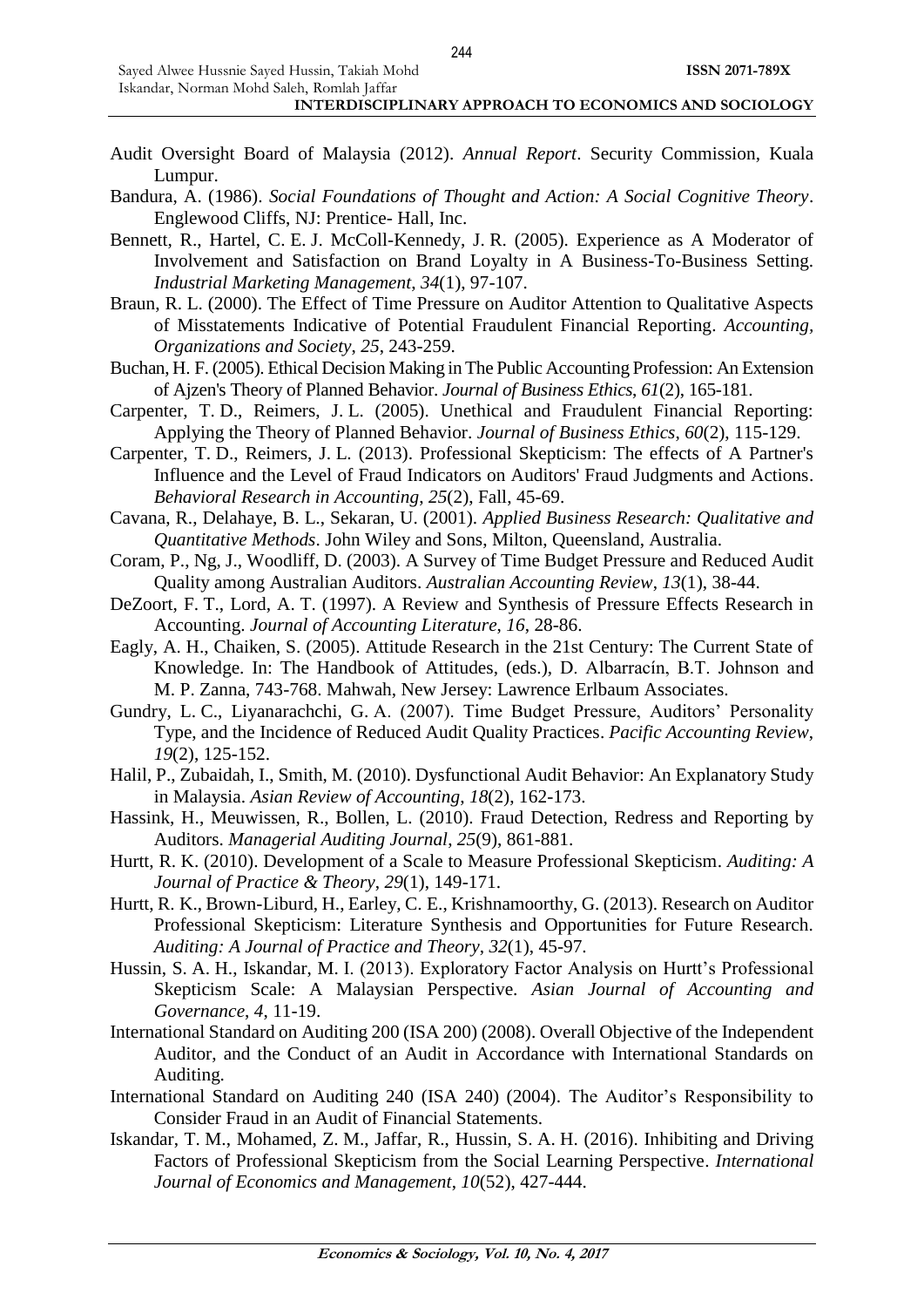- Kelley, T., Margheim, L. (1990). The Impact of Time Budget Pressure, Personality, and Leadership Variables on Dysfunctional Auditor Behavior. *Auditing: A Journal of Practice & Theory*, *9*, 21-42.
- Knapp, C. A., Knapp, M. C. (2001). The Effects of Experience and Explicit Fraud Risk Assessment in Detecting Fraud With Analytical Procedures. *Accounting, Organizations and Society*, *26*, 25-37.
- KPMG (2013). *KPMG Fraud Survey Report*. Kuala Lumpur, Malaysia.
- Lee, C. W., Truong, H. N. (2014). An Empirical Investigation of The Association between Repetitive Message Effect and Social Marketing Communication Effectiveness in Taiwan. *International Journal of Research in Social Sciences*, *3*(6), 50-64.
- Margheim, L., Kelley, T., Pattison, D. (2005). An Empirical Analysis of the Effects of Auditor Time Budget Pressure and Time Deadline Pressure. *Journal of Applied Business Research*, *21*(1), 23-35.
- McDaniel, L. S. (1990). The Effects of Time Pressure and Audit Program Structure on Audit Performance. *Journal of Accounting Research*, *28*, 267-285.
- Moyes, G. D., Hasan, I. (1996). An Empirical Analysis of Fraud Detection Likelihood. *Managerial Auditing Journal*, *11*(3), 41-46.
- Naibei, I. K, Oima, D. O., Ojera, P. B., Owiye, O. P. (2014). Application of Business Risk Auditing among Audit Firms in Kenya. *International Multidisciplinary Journal*, *8*(2), 325-342.
- Nair, P., Kamalanabhan, T. J. (2010). Performance Pressure and Peer Reporting of Infractions: A Moderated Mediation Model. *Journal of Indian Business Research*, *2*(4), 216-229.
- Nelson, M. (2009). A model and literature review of professional skepticism in auditing. *Auditing: A Journal of Practice and Theory*, *28*(1), 1-34.
- Otley, D. T., Pierce, B. J. (1996). Audit Time Budget Pressure: Consequences and Antecedents. *Accounting, Auditing & Accountability Journal*, *9*(1), 31-58.
- Owusu-Ansah, S., Moyes, D. G., Oyelere, B. P., Hay, D. (2002). An Empirical Analysis of The Likelihood of Detecting Fraud in New Zealand. *Managerial Auditing Journal*, *17*(4), 192- 204.
- Payne, E. A., Ramsay, R. J. (2005). Fraud Risk Assessments and Auditors' Professional Skepticism. *Managerial Auditing Journal*, *20*(3), 321-330.
- Pothiniker, K. (2004). Fraud. In: M. Lee (Ed.). *Internal Audit Practices in Malaysia* (pp. 308). Kuala Lumpur: Prentice Hall Pearson Malaysia Sdn. Bhd.
- Quadackers, L., Groot, T., Wright, A. (2014). Auditors' Professional Skepticism: Neutrality versus Presumptive Doubt. *Contemporary Accounting Research*, *31*(3), 639-657.
- Rose, J. M. (2007). Attention to Evidence of Aggressive Financial Reporting and Intentional Misstatement Judgments: Effects of Experience and Trust. *Behavioral Research in Accounting*, *19*, 215-229.
- Saksena, P. N. (2010). Four Tools (Under the Umbrella of Continuous Improvement) to Help Auditors Prevent/Detect Frauds. *The Journal of American Academy of Business*, *15*(2), 28-36.
- Tabachnick, B. G., Fidell, L. S. (2007). *Using Multivariate Statistics*. Boston: Pearson/Allyn & Bacon.
- Zakaria, M., Haron, H., Ismail, I. (2010). Knowledge of Ethics, Perceived Ethical Problems and Ethical Judgments. *Journal of Financial Reporting and Accounting*, *8*(1), 50-64.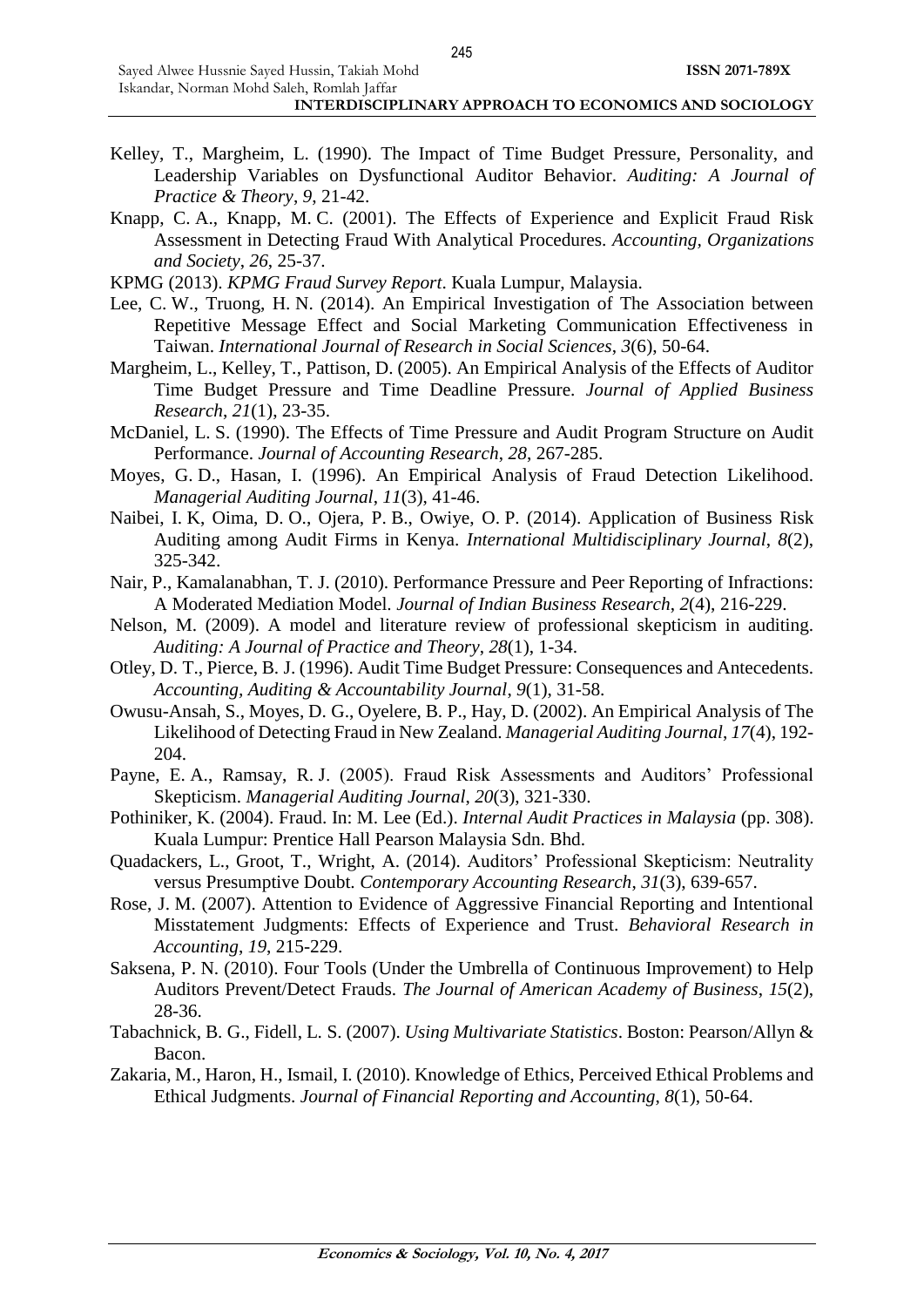Appendix 1

# Section A

Equinox Ltd. is a fifty-year old public company that develops, manufactures and markets pharmaceutical and medical instrumentations. The company has three divisions. Your firm has audited Equinox's financial statements for the last three calendar years. You are required to answer 2 (two) questions about the results of preliminary analytical review and explanation of the findings.

It is November 2012, and you have just begun conducting a preliminary analytical review of Equinox's third quarter financial statements. The gross margin percentage is on pace to increase by roughly 10% over last year's 32.73% to 36.04%. The change is well above the five-year range of 32.1% to 32.8% and mean of 32.5%. Without the change, this year's total gross margin would be roughly \$15.5 million lower than currently recorded. While Equinox's gross margin percentage has always been slightly better than industry averages, this year's percentage is well above the predicted industry-average of 33.0%. The tables below highlight the increase:

|                                                     | 2011 and 2012 3rd<br><b>Quarter Total</b><br>Performance |                                             | 2012 3rd Quarter<br><b>Divisional Performance</b> |                                              |                                                |  |
|-----------------------------------------------------|----------------------------------------------------------|---------------------------------------------|---------------------------------------------------|----------------------------------------------|------------------------------------------------|--|
| Third Quarter<br>Data<br>(in millions of<br>dollar) | $2011$ 3rd<br><b>Ouarter</b><br>Totals                   | 2012 3rd<br><b>Ouarter</b><br><b>Totals</b> | $20123^{rd}$<br>Quarter<br>Prescription<br>Drugs  | 2012 3rd<br>Quarter<br>Household<br>Products | 2012 3rd Quarter<br>Medical<br>Instrumentation |  |
| Net Sales                                           | \$315.00                                                 | \$471.70                                    | \$245.30                                          | \$99.10                                      | \$127.30                                       |  |
| Cost of Goods Sold                                  | \$211.90                                                 | \$301.70                                    | \$161.60                                          | \$69.30                                      | \$70.80                                        |  |
| Gross Margin                                        | \$103.10                                                 | \$170.00                                    | \$83.70                                           | \$29.80                                      | \$56.50                                        |  |
| Gross Margin %                                      | 32.73%                                                   | 36.04%                                      | 34.12%                                            | 30.07%                                       | 44.38%                                         |  |
|                                                     |                                                          |                                             |                                                   |                                              |                                                |  |
|                                                     |                                                          | Sales mix of the divisions in 2011 and 2012 |                                                   |                                              |                                                |  |
|                                                     | Prescription                                             | Household                                   |                                                   | Medical                                      | Total                                          |  |
|                                                     | Drugs                                                    | <b>Products</b>                             |                                                   | Instrumentation                              |                                                |  |
| % of sales 2012                                     | 52%                                                      | 21%                                         |                                                   | 27%                                          | 100%                                           |  |
| % of sales 2011                                     | 55%                                                      | 32%                                         | 13%                                               |                                              | 100%                                           |  |

# **Explanation of the CFO for the findings**

When you ask the management about the increase, the CFO Mr. Andrew explains: 'Our margin is up, way up. But, our sales mix changes this year. In 2012, our medical instrumentation products have done better than ever before. Naturally, our margins will improve when we sell relatively more of our instrumentation products, and they have boomed this year. Fortunately, we are currently the most qualified firm to meet high-end users' demands, and our clients are quite appreciative of our products. Prices on instrumentation sales range all over the place, from just over ten thousand dollars to over a million in some cases. But for the record, we average \$53,000 per sale and can gross over 45% per sale, depending on how negotiations go with the client. Consider that, and compare the percentage of revenue accounted for by instrumentation sales this year (27%) to last year's figure (13%) and you will understand what caused our gross margin percentage to go up.'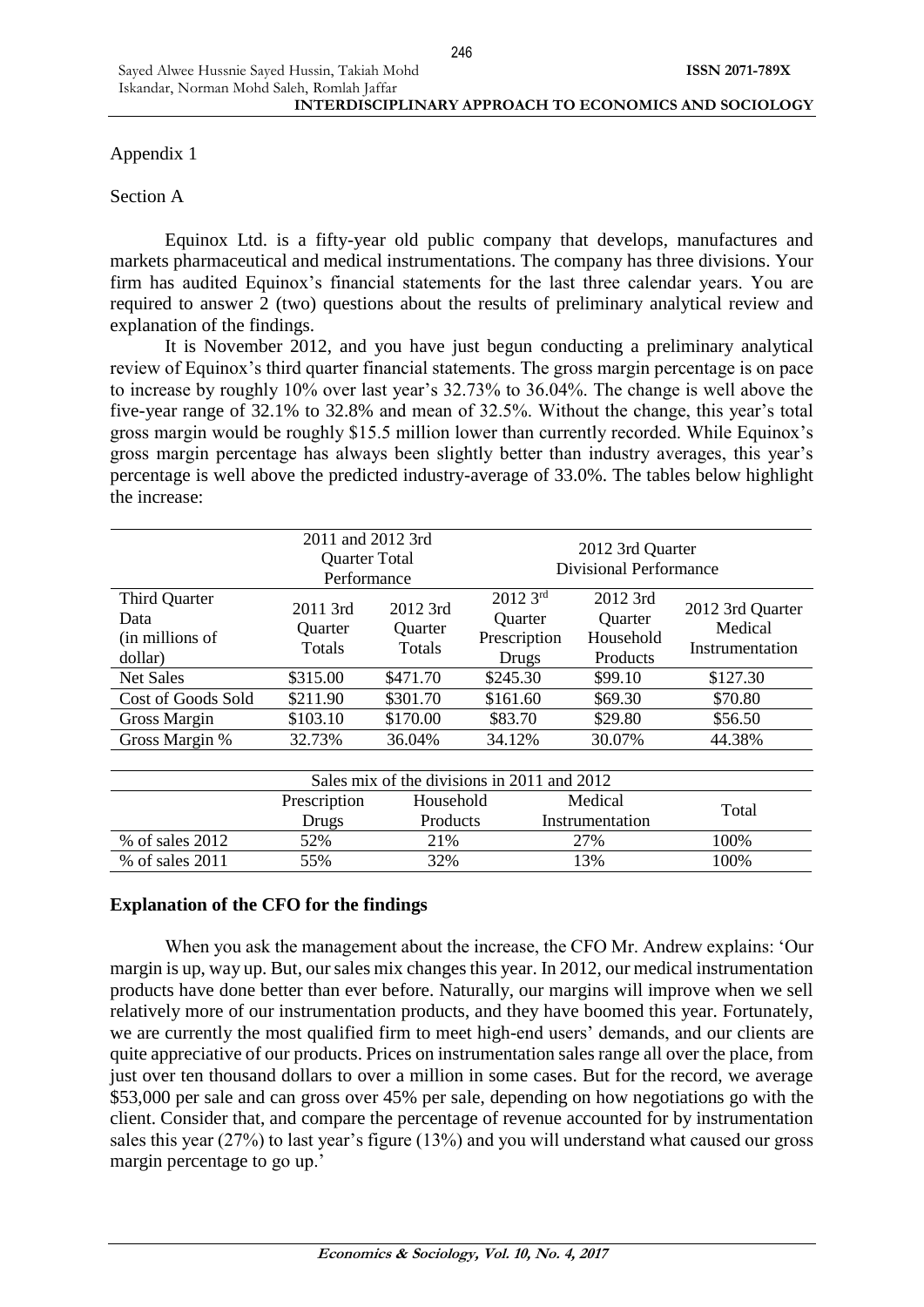# Question 1:

Based on the results of the preliminary analytical review given to you by Equinox Ltd., what is the likelihood that sales figure were reported incorrectly  $(0.100\%)$ ?

# $-$ %

### Section B

This section has 30 statements. Please read the following statements carefully and circle the score on a 6 point scale ranging from 1 (strongly disagree) to 6 (strongly agree).

|     | <b>Statements</b>                                                                        | Strongly Disagree<br>Disagree |                | Slightly Slightly<br>Disagree Agree |                | Agree          | Strongly<br>Agree |
|-----|------------------------------------------------------------------------------------------|-------------------------------|----------------|-------------------------------------|----------------|----------------|-------------------|
| 1.  | I often accept other peoples' explanations<br>without further thought.                   | $\mathbf{1}$                  | $\overline{2}$ | 3                                   | $\overline{4}$ | 5              | 6                 |
| 2.  | I feel good about myself.                                                                | $\mathbf{1}$                  | $\overline{2}$ | $\overline{3}$                      | $\overline{4}$ | 5              | 6                 |
| 3.  | I wait to decide on issues until I can get<br>more information.                          | $\mathbf{1}$                  | $\overline{2}$ | 3                                   | $\overline{4}$ | 5              | 6                 |
| 4.  | The prospect of learning excites me.                                                     | $\mathbf{1}$                  | $\overline{2}$ | 3                                   | 4              | 5              | 6                 |
| 5.  | I am interested in what causes people to<br>behave the way that they do.                 | $\mathbf{1}$                  | $\overline{2}$ | 3                                   | $\overline{4}$ | 5              | 6                 |
| 6.  | I am confident of my abilities.                                                          | $\mathbf{1}$                  | $\overline{2}$ | 3                                   | $\overline{4}$ | 5              | 6                 |
| 7.  | I often reject statements unless I have<br>proof that they are true.                     | 1                             | $\overline{2}$ | 3                                   | 4              | 5              | 6                 |
| 8.  | Discovering new information is fun.                                                      | 1                             | $\overline{2}$ | 3                                   | 4              | 5              | 6                 |
| 9.  | I take my time when making decisions.                                                    | 1                             | $\overline{2}$ | 3                                   | $\overline{4}$ | 5              | 6                 |
| 10. | I tend to immediately accept what other<br>people tell me.                               | $\mathbf{1}$                  | $\mathbf{2}$   | 3                                   | 4              | 5              | 6                 |
| 11. | Other peoples' behavior doesn't interest me.                                             | $\mathbf{1}$                  | $\overline{2}$ | 3                                   | $\overline{4}$ | 5              | 6                 |
| 12. | I am self-assured.                                                                       | $\mathbf{1}$                  | $\overline{2}$ | $\overline{3}$                      | $\overline{4}$ | $\overline{5}$ | 6                 |
| 13. | My friends tell me that I usually question<br>things that I see or hear.                 | $\mathbf{1}$                  | $\overline{2}$ | 3                                   | 4              | 5              | 6                 |
| 14. | I like to understand the reason for other<br>peoples' behavior.                          | $\mathbf{1}$                  | $\overline{2}$ | 3                                   | 4              | 5              | 6                 |
| 15. | I think that learning is exciting.                                                       | $\mathbf{1}$                  | $\overline{2}$ | 3                                   | $\overline{4}$ | 5              | 6                 |
| 16. | I usually accept things I see, read or hear<br>at face value.                            | $\mathbf{1}$                  | $\overline{2}$ | 3                                   | 4              | 5              | 6                 |
| 17. | I don't feel sure of myself.                                                             | 1                             | $\overline{2}$ | 3                                   | 4              | 5              | 6                 |
| 18. | I usually notice inconsistencies in<br>explanations.                                     | $\mathbf{1}$                  | $\overline{2}$ | 3                                   | $\overline{4}$ | 5              | 6                 |
| 19. | Most often I agree with what the others in<br>my group think.                            | $\mathbf{1}$                  | $\overline{2}$ | 3                                   | 4              | 5              | 6                 |
| 20. | I dislike having to make decisions<br>quickly.                                           | $\mathbf{1}$                  | $\overline{2}$ | 3                                   | $\overline{4}$ | 5              | 6                 |
| 21. | I have confidence in myself.                                                             | 1                             | $\overline{2}$ | $\overline{3}$                      | 4              | 5              | 6                 |
| 22. | I don't like to decide until I've looked at<br>all of the readily available information. | $\mathbf{1}$                  | $\overline{2}$ | 3                                   | $\overline{4}$ | 5              | 6                 |
| 23. | I like searching for knowledge.                                                          | 1                             | $\overline{2}$ | $\overline{3}$                      | 4              | 5              | 6                 |
| 24. | I frequently question things that I see or<br>hear.                                      | $\mathbf{1}$                  | $\overline{2}$ | 3                                   | $\overline{4}$ | 5              | 6                 |
| 25. | It is easy for other people to convince me.                                              | 1                             | $\overline{2}$ | 3                                   | $\overline{4}$ | 5              | 6                 |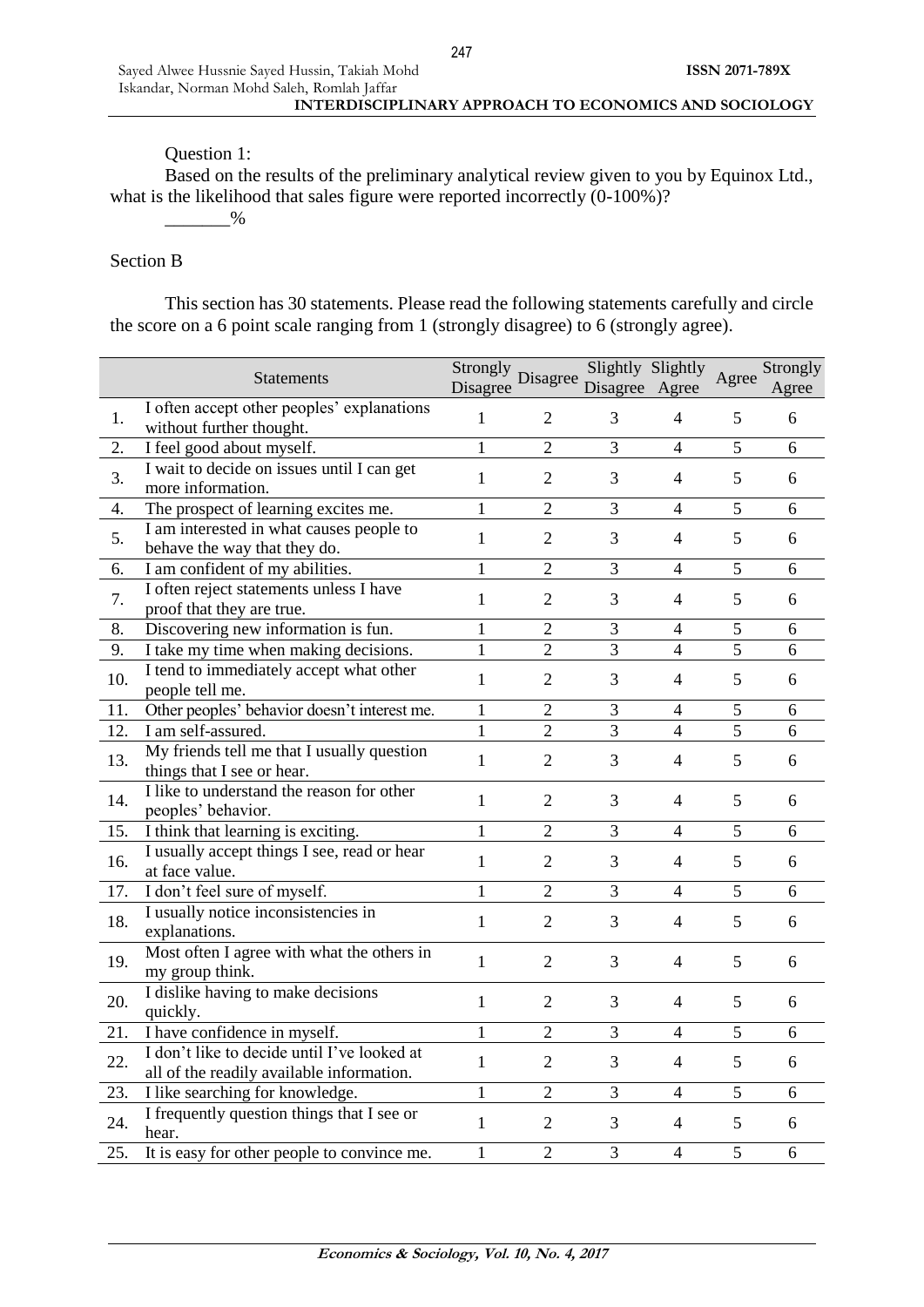|     | <b>Statements</b>                                                                                | Strongly<br>Disagree | Disagree                    | Slightly<br>Disagree Agree | Slightly | Agree | Strongly<br>Agree |
|-----|--------------------------------------------------------------------------------------------------|----------------------|-----------------------------|----------------------------|----------|-------|-------------------|
| 26. | I seldom consider why people behave in<br>a certain way.                                         |                      |                             |                            | 4        |       | 6                 |
| 27. | I like to ensure that I've considered most<br>available information before making a<br>decision. |                      |                             |                            | 4        |       | h                 |
| 28. | I enjoy trying to determine if what I read or<br>hear is true.                                   |                      | $\mathcal{D}_{\mathcal{L}}$ | 3                          |          |       | h                 |
|     | 29. I relish learning.                                                                           |                      | ◠                           | 3                          |          |       | 6                 |
| 30. | The actions people take and the reasons for<br>those actions are fascinating.                    |                      | $\mathcal{D}_{\mathcal{L}}$ | 3                          | 4        |       | 6                 |

# Section C

This section has 6 statements. Please read the following statements carefully and circle the score on a 5 point scale ranging from 1 to 5, corresponding to your level of agreement.

|     | What is your respond when you feel a time budget is unattainable? |       |  |        |
|-----|-------------------------------------------------------------------|-------|--|--------|
|     | <b>Statements</b>                                                 | Never |  | Always |
|     | Work harder but charge all time properly.                         |       |  |        |
| 2.  | Under-report time by working on<br>personal time.                 |       |  |        |
| 3.  | Reduce the quality of audit work to meet<br>budget.               |       |  |        |
| 4.  | Request and obtain an increase in the<br>budget.                  |       |  |        |
| 5.  | Shift time to a non-chargeable code.                              |       |  |        |
| -6. | Shift time to a different client.                                 |       |  |        |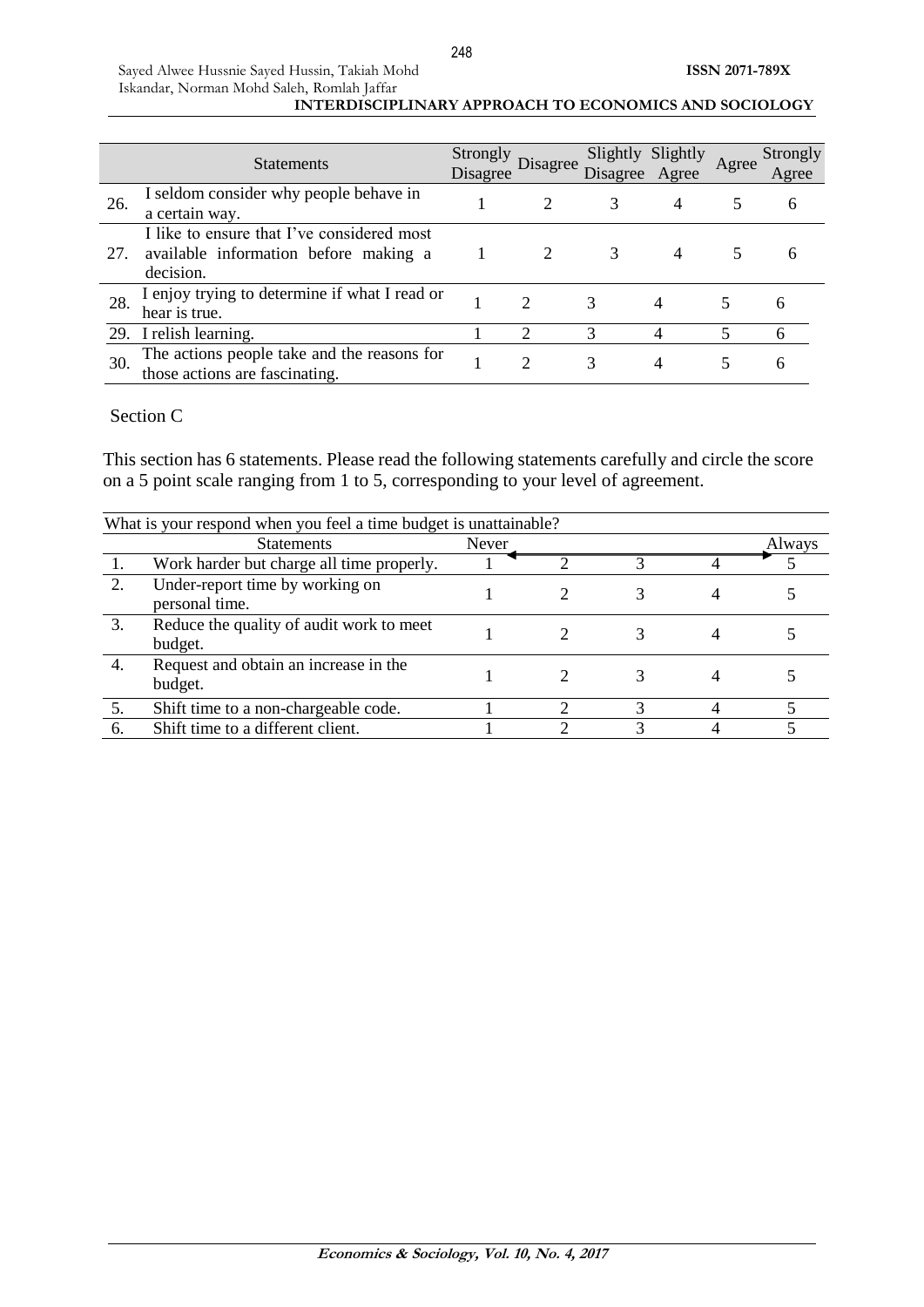### Section D: Respondent profile

Please fill in the following information and tick ( $\sqrt{ }$ ) in the appropriate box.

1. Gender



- 2. Academic qualifications (you may choose more than one):
	- Diploma Bachelor Degree Master Professional Qualification (eg. CIMA/ ACCA) Others (specify):
- 3. Present position level:



4. Category of your audit firm (current organization):



Non-Big Four

Big Four

- 5. Number of audit partners in your organization:
	- Less than 3 partners 4-6 partners 7-10 partners
		- More than 10 partners
- 6. Years employed in present position: \_\_\_\_\_ years
- 7. Years employed as an auditor: years
- 8. Have you encountered any fraud cases during your audit?

| Yes            |  |
|----------------|--|
| N <sub>o</sub> |  |

If Yes, please specify. \_\_\_\_\_\_\_\_\_\_\_\_\_ times.